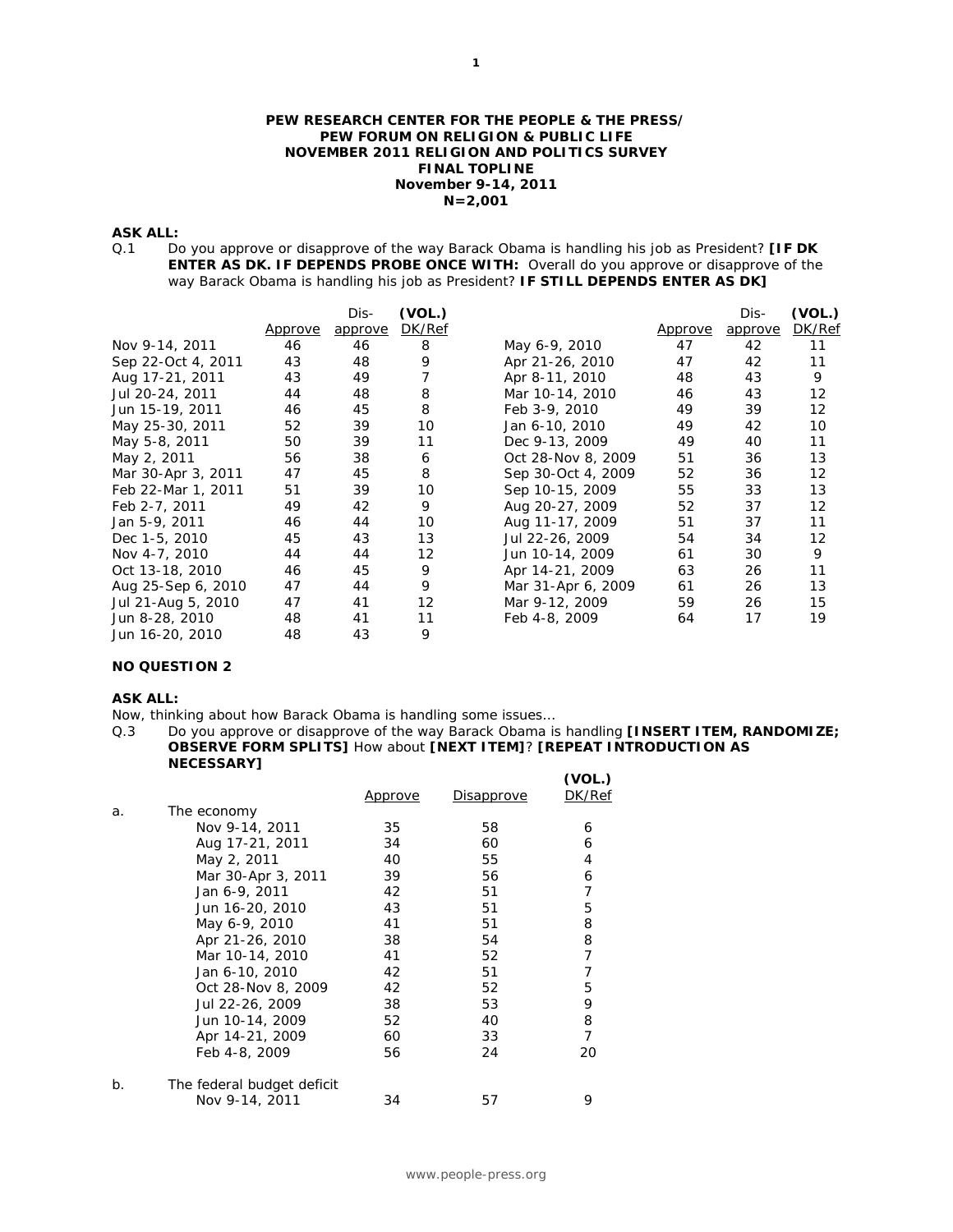| Q.3 CONTINUED | (VOL.) |
|---------------|--------|
|---------------|--------|

|                                         | <u>Approve</u> | <b>Disapprove</b> | DK/Ref |
|-----------------------------------------|----------------|-------------------|--------|
| Aug 17-21, 2011                         | 32             | 60                | 9      |
| Mar 30-Apr 3, 2011                      | 33             | 59                | 8      |
| Jan 6-9, 2011                           | 35             | 53                | 12     |
| Jun 16-20, 2010                         | 35             | 56                | 9      |
| Jan 6-10, 2010                          | 32             | 58                | 11     |
| Oct 28-Nov 8, 2009                      | 31             | 58                | 11     |
| Jul 22-26, 2009                         | 32             | 53                | 15     |
| April 14-21, 2009                       | 50             | 38                | 12     |
| The nation's foreign policy<br>С.       |                |                   |        |
| Nov 9-14, 2011                          | 46             | 40                | 13     |
| Jun 16-20, 2010                         | 45             | 40                | 15     |
| Mar 10-14, 2010                         | 42             | 40                | 18     |
| Jan 6-10, 2010                          | 44             | 40                | 16     |
| Oct 28-Nov 8, 2009                      | 44             | 38                | 18     |
| Jul 22-26, 2009                         | 47             | 32                | 21     |
| Jun 10-14, 2009                         | 57             | 31                | 12     |
| Apr 14-21, 2009                         | 61             | 22                | 17     |
| Feb 4-8, 2009                           | 52             | 17                | 31     |
| ASK FORM 1 ONLY [N=981]                 |                |                   |        |
| The nation's immigration policy<br>d.F1 |                |                   |        |
| Nov 9-14, 2011                          | 32             | 49                | 20     |
| Jan 6-9, 2011                           | 35             | 50                | 16     |
| Jun 16-20, 2010                         | 33             | 54                | 12     |
| May 6-9, 2010                           | 25             | 54                | 21     |
| Apr 21-26, 2010                         | 29             | 47                | 24     |
| Jan 6-10, 2010                          | 30             | 50                | 21     |
| Oct 28-Nov 8, 2009                      | 31             | 48                | 21     |
| <b>ASK FORM 2 ONLY [N=1,020]</b>        |                |                   |        |
| e.F2<br>Energy policy                   |                |                   |        |
| Nov 9-14, 2011                          | 44             | 38                | 18     |
| Mar 30-Apr 3, 2011                      | 40             | 44                | 16     |
| Jan 6-9, 2011                           | 46             | 37                | 18     |
| Jun 16-20, 2010                         | 45             | 40                | 15     |
| Apr 21-26, 2010                         | 43             | 34                | 23     |
| Jan 6-10, 2010                          | 45             | 35                | 20     |
| Oct 28-Nov 8, 2009                      | 50             | 34                | 16     |
| Jul 22-26, 2009                         | 46             | 31                | 22     |

#### **ASK ALL:**

Q.4 Do you approve or disapprove of the job the **[INSERT ITEM; RANDOMIZE]** are doing? **[IF DK ENTER AS DK. IF DEPENDS PROBE ONCE WITH:** Overall do you approve or disapprove of the job the **[ITEM]** are doing? **IF STILL DEPENDS ENTER AS DK]. [INTERVIEWER INSTRUCTION: REPEAT FULL QUESTION FOR NEXT ITEM]** 

|                                | Approve | Disapprove | (VOL.)<br>DK/Ref |
|--------------------------------|---------|------------|------------------|
| Republican leaders in Congress |         |            |                  |
| Nov 9-14, 2011                 | 23      | 67         | 10               |
| Aug 17-21, 2011                | 22      | 69         | 9                |
| Jul 20-24, 2011                | 25      | 66         | 10               |
| Mar 30-Apr 3, 2011             | 30      | 61         | 9                |
| Feb 24-27, 2011                | 36      | 45         | 19               |
| Jan 5-9, 2011 <sup>1</sup>     | 34      | 43         | 22               |
| Nov 4-7, 2010                  | 41      | 37         | 22               |
|                                |         |            |                  |

 $\overline{a}$ 

1 Question wording for Nov. 4-7, 2010, and Jan. 5-9, 2011, was: "Do you approve or disapprove of Republican congressional leaders' policies and plans for the future?"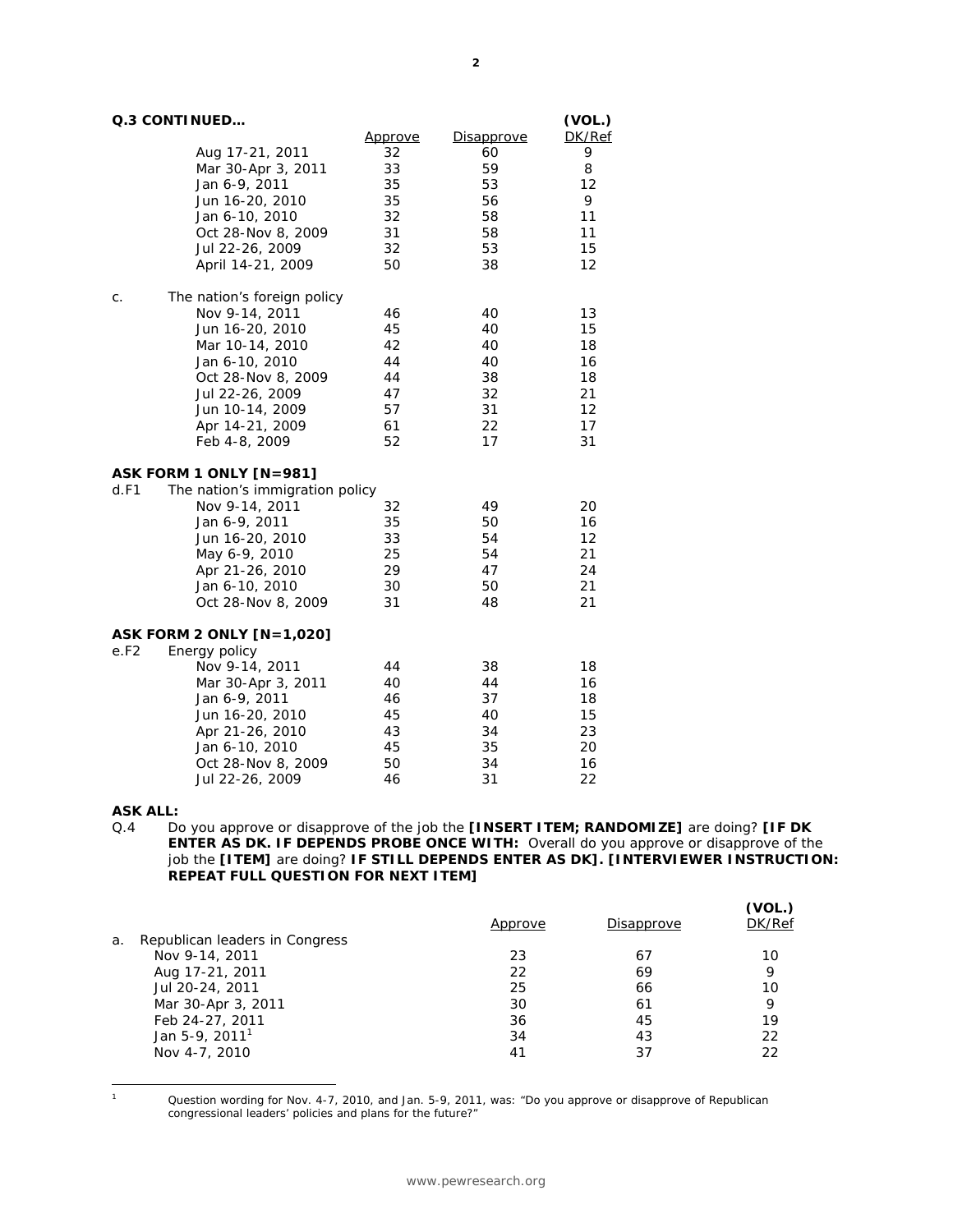# **Q.4 CONTINUED…**

| Q.4 CONTINUED         | Approve | <b>Disapprove</b> | (VOL.)<br>DK/Ref |
|-----------------------|---------|-------------------|------------------|
| Sep 30-Oct 3, 2010    | 24      | 60                | 16               |
| Jul 22-25, 2010       | 33      | 53                | 14               |
|                       | 31      | 55                | 14               |
| Jun 16-20, 2010       |         |                   |                  |
| Apr 8-11, 2010        | 30      | 56                | 14               |
| Mar 10-14, 2010       | 25      | 59                | 16               |
| Jan 6-10, 2010        | 27      | 57                | 16               |
| Dec 9-13, 2009        | 29      | 51                | 20               |
| Sep 30-Oct 4, 2009    | 24      | 60                | 17               |
| Jun 10-14, 2009       | 29      | 56                | 15               |
| Mar 9-12, 2009        | 28      | 51                | 21               |
| Feb 4-8, 2009         | 34      | 51                | 15               |
| Early October, 2006   | 33      | 56                | 11               |
| June, 2006            | 30      | 53                | 17               |
| March, 2006           | 32      | 50                | 18               |
| January, 2006         | 33      | 52                | 15               |
| Early November, 2005  | 33      | 50                | 17               |
| Early October, 2005   | 32      | 52                | 16               |
| Mid-September, 2005   | 36      | 49                | 15               |
|                       | 35      | 50                | 15               |
| Mid-May, 2005         |         |                   |                  |
| Mid-March, 2005       | 39      | 44                | 17               |
| Early February, 2004  | 41      | 42                | 17               |
| January, 2003         | 48      | 37                | 15               |
| June, 2002            | 50      | 34                | 16               |
| May, 2002             | 49      | 34                | 17               |
| February, 2002        | 56      | 24                | 20               |
| Early September, 2001 | 43      | 39                | 18               |
| June, 2001            | 40      | 40                | 20               |
| May, 2001             | 45      | 36                | 19               |
| April, 2001           | 45      | 30                | 25               |
| January, 2001         | 43      | 36                | 21               |
| July, 2000            | 36      | 46                | 18               |
| May, 2000             | 40      | 42                | 18               |
| March, 2000           | 38      | 43                | 19               |
| February, 2000        | 40      | 43                | 17               |
| January, 2000         | 39      | 41                | 20               |
| December, 1999        | 38      | 42                | 20               |
| October, 1999         | 34      | 50                | 16               |
| Late September, 1999  | 34      | 46                | 20               |
|                       |         |                   |                  |
| August, 1999          | 40      | 44                | 16               |
| July, 1999            | 36      | 45                | 19               |
| June, 1999            | 37      | 46                | 17               |
| мау, 1999             | 38      | 44                | 18               |
| March, 1999           | 38      | 47                | 15               |
| February, 1999        | 37      | 51                | 12               |
| January, 1999         | 38      | 50                | 12               |
| Early December, 1998  | 38      | 49                | 13               |
| November, 1998        | 41      | 48                | 11               |
| Early September, 1998 | 44      | 37                | 19               |
| Early August, 1998    | 43      | 37                | 20               |
| June, 1998            | 42      | 38                | 20               |
| May, 1998             | 40      | 41                | 19               |
| April, 1998           | 41      | 40                | 19               |
| March, 1998           | 43      | 39                | 18               |
| January, 1998         | 43      | 41                | 16               |
|                       | 41      | 43                | 16               |
| November, 1997        |         |                   |                  |
| August, 1997          | 42      | 44                | 14               |
| June, 1997            | 33      | 50                | 17               |
| May, 1997             | 40      | 44                | 16               |
| April, 1997           | 40      | 44                | 16               |
| February, 1997        | 44      | 42                | 14               |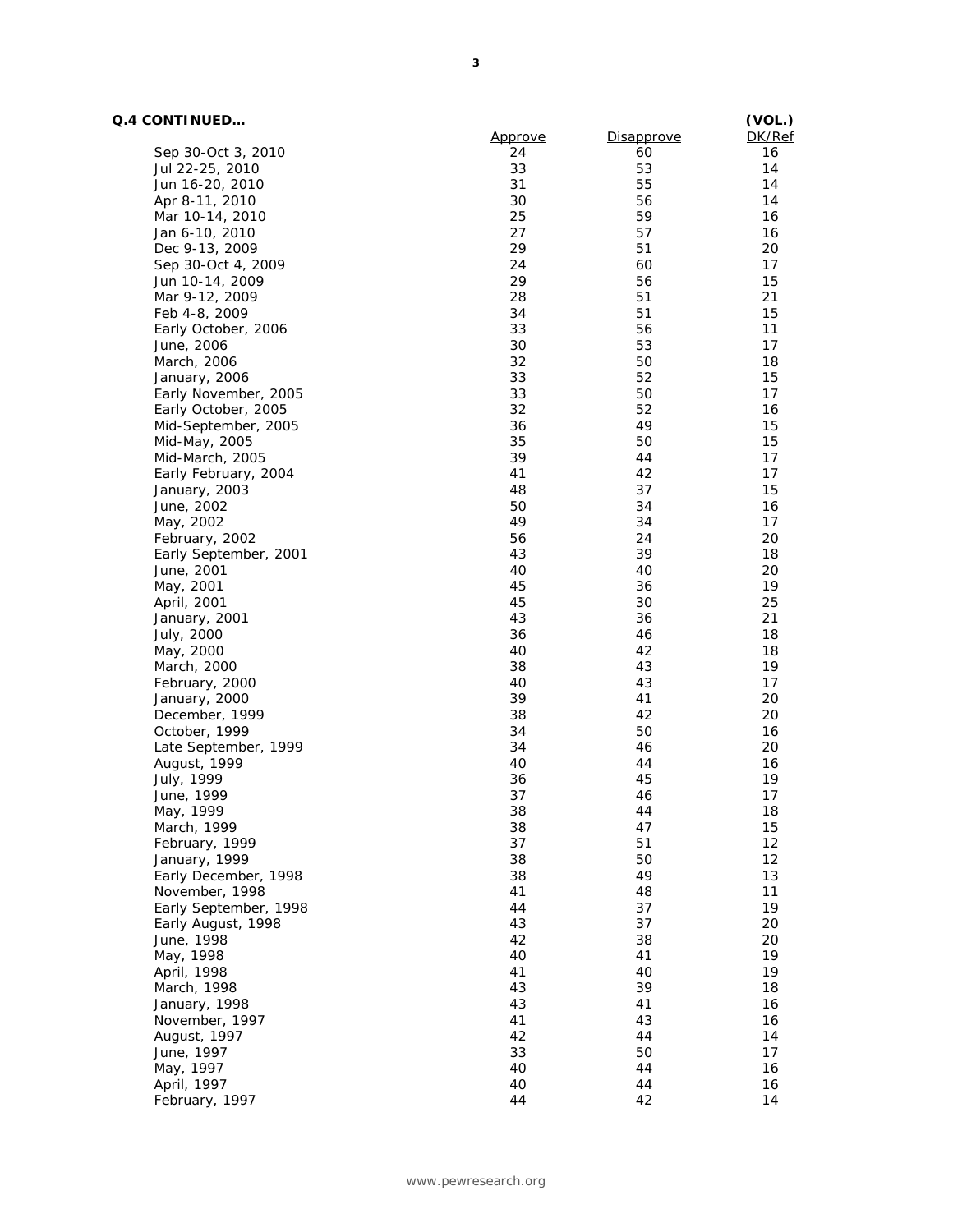# **Q.4 CONTINUED…**

 $\overline{a}$ 

|    | Q.4 CONTINUED                  |         |                   | (VOL.) |
|----|--------------------------------|---------|-------------------|--------|
|    |                                | Approve | <b>Disapprove</b> | DK/Ref |
|    | January, 1997                  | 38      | 47                | 15     |
|    | December, 1996 <sup>2</sup>    | 40      | 43                | 17     |
|    | July, 1996                     | 38      | 48                | 14     |
|    | June, 1996                     | 36      | 50                | 14     |
|    | April, 1996                    | 39      | 46                | 15     |
|    | March, 1996                    | 35      | 51                | 14     |
|    | February, 1996                 | 33      | 53                | 14     |
|    | January, 1996                  | 36      | 54                | 10     |
|    | October, 1995                  | 36      | 51                | 13     |
|    | September, 1995                | 36      | 50                | 14     |
|    | August, 1995                   | 38      | 45                | 17     |
|    | June, 1995                     | 41      | 45                | 14     |
|    | April, 1995                    | 44      | 43                | 13     |
|    | March, 1995                    | 43      | 39                | 18     |
|    | December, 1994                 | 52      | 28                | 20     |
| b. | Democratic leaders in Congress |         |                   |        |
|    | Nov 9-14, 2011                 | 30      | 61                | 9      |
|    | Aug 17-21, 2011                | 29      | 63                | 9      |
|    | Jul 20-24, 2011                | 30      | 60                | 10     |
|    | Mar 30-Apr 3, 2011             | 31      | 60                | 9      |
|    | Feb 24-27, 2011                | 33      | 48                | 19     |
|    | Sep 30-Oct 3, 2010             | 30      | 53                | 17     |
|    | Jul 22-25, 2010                | 35      | 56                | 10     |
|    | Jun 16-20, 2010                | 35      | 53                | 12     |
|    | Apr 8-11, 2010                 | 38      | 51                | 11     |
|    | Mar 10-14, 2010                | 31      | 57                | 12     |
|    | Jan 6-10, 2010                 | 35      | 53                | 11     |
|    | Dec 9-13, 2009                 | 36      | 47                | 17     |
|    | Sep 30-Oct 4, 2009             | 33      | 53                | 15     |
|    | Jun 10-14, 2009                | 42      | 45                | 13     |
|    | Mar 9-12, 2009                 | 47      | 35                | 18     |
|    | Feb 4-8, 2009                  | 48      | 38                | 14     |
|    | August, 2008                   | 31      | 58                | 11     |
|    | January, 2008                  | 31      | 53                | 16     |
|    | November, 2007                 | 35      | 50                | 15     |
|    | October, 2007                  | 31      | 54                | 15     |
|    | July, 2007                     | 33      | 54                | 13     |
|    | June, 2007                     | 34      | 49                | 17     |
|    | April, 2007                    | 36      | 43                | 21     |
|    | March, 2007 <sup>3</sup>       | 37      | 42                | 21     |
|    | February, 2007                 | 41      | 36                | 23     |
|    | Mid-January, 2007              | 39      | 34                | 27     |
|    | November, 2006 <sup>4</sup>    | 50      | 21                | 29     |
|    | Early October, 2006            | 35      | 53                | 12     |
|    | June, 2006                     | 32      | 50                | 18     |
|    | March, 2006                    | 34      | 46                | 20     |
|    | January, 2006                  | 34      | 48                | 18     |
|    | Early November, 2005           | 36      | 44                | 20     |
|    | Early October, 2005            | 32      | 48                | 20     |
|    | Mid-September, 2005            | 36      | 45                | 19     |
|    | Mid-May, 2005                  | 39      | 41                | 20     |
|    | Mid-March, 2005                | 37      | 44                | 19     |
|    | Early February, 2004           | 38      | 42                | 20     |

2 From December, 1994, through December, 1996, the question was worded: "As best you can tell, do you approve or

disapprove of the policies and proposals of the Republican leaders in Congress?".<br>In March 2007 the question was worded: "Do you approve or disapprove of the policies and proposals of the Democratic<br>leaders in Congress?".

dersta. A Congress?". A Question wording in November, 2006, and December, 1994, was: "As best you can tell, do you approve or disapprove of Democratic congressional leaders' policies and plans for the future?".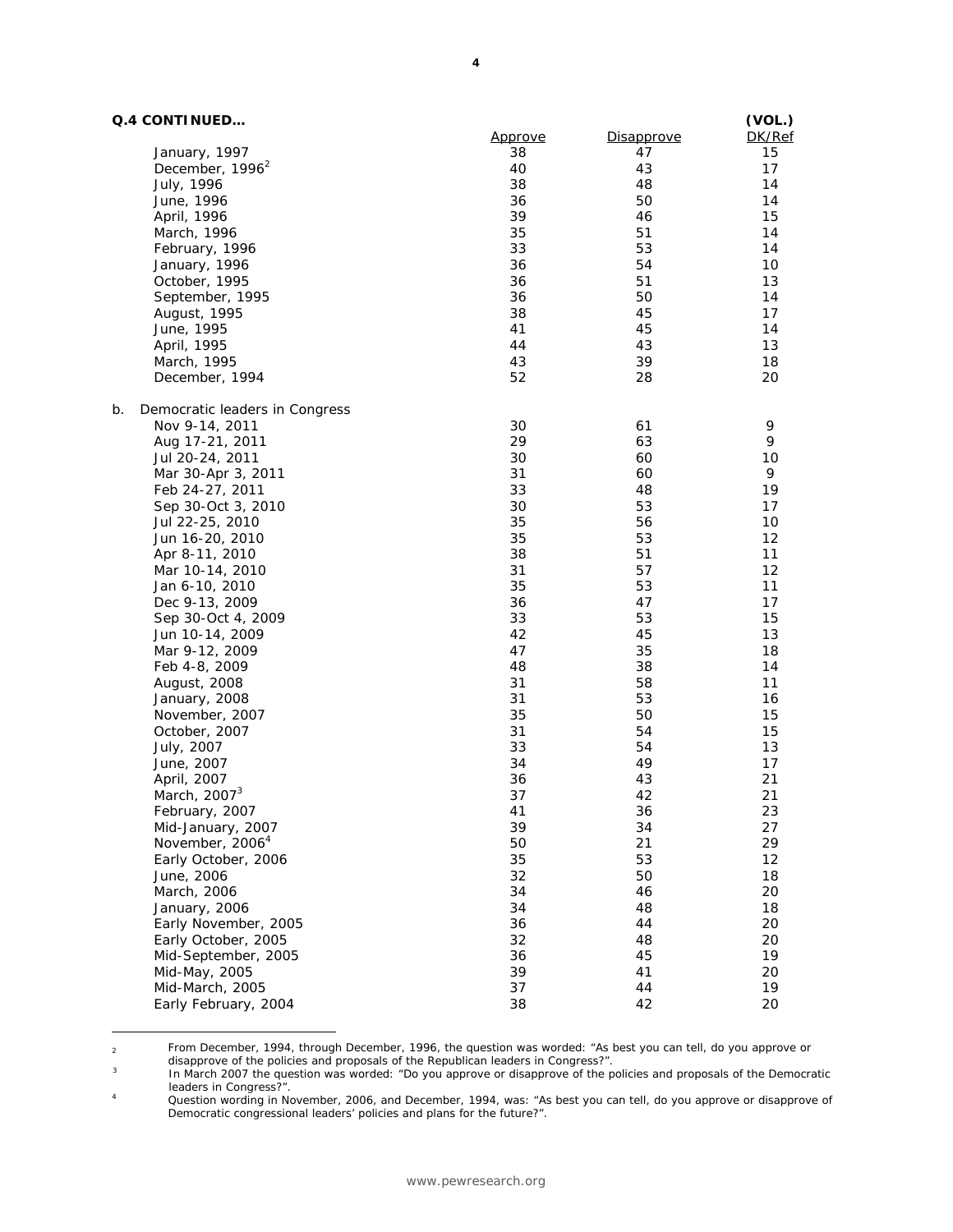# **Q.4 CONTINUED…**

|         |            | (VOL.) |
|---------|------------|--------|
| Approve | Disapprove | DK/Ref |
| 47      | 36         | 17     |
| 42      | 37         | 21     |
| 49      | 30         | 21     |
| 49      | 30         | 21     |
| 50      | 28         | 22     |
| 52      | 28         | 20     |
|         |            |        |

## **NO QUESTIONS 5-9**

#### **ASK ALL:**

Q.10 As I read some names, please tell me if you have a favorable or unfavorable opinion of each person. First, **[INSERT NAME; RANDOMIZE]** would you say your overall opinion of **[INSERT NAME]** is very favorable, mostly favorable, mostly Unfavorable, or very unfavorable? How about **[NEXT NAME]**? **[IF NECESSARY:** would you say your overall opinion of **[NAME]** is very favorable, mostly favorable, mostly Unfavorable, or very unfavorable?**] [INTERVIEWERS: PROBE TO DISTINGUISH BETWEEN "NEVER HEARD OF" AND "CAN'T RATE."]** 

|    |                      |       |                | -------Favorable------- |              |                | ------ Unfavorable------ | (VOL.)<br>Never | (VOL.)<br>Can't |
|----|----------------------|-------|----------------|-------------------------|--------------|----------------|--------------------------|-----------------|-----------------|
|    |                      | Total | <b>Very</b>    | <b>Mostly</b>           | <b>Total</b> | <b>Very</b>    | Mostly                   | heard of        | rate/Ref        |
| a. | Barack Obama         |       |                |                         |              |                |                          |                 |                 |
|    | Nov 9-14, 2011       | 52    | 21             | 31                      | 45           | 24             | 21                       | $^\star$        | 3               |
|    | Mar 8-14, 2011       | 58    | 22             | 36                      | 39           | <i>20</i>      | 19                       | $^\star$        | 3               |
|    | Dec 2-5, 2010        | 54    | 26             | 29                      | 43           | 25             | 18                       | $\star$         | $\overline{2}$  |
|    | Aug 25-Sep 6, 2010   | 53    | 21             | 32                      | 43           | 23             | 20                       | $^\star$        | 5               |
|    | Jun 10-13, 2010      | 56    | 27             | 30                      | 39           | 20             | 19                       | 0               | 4               |
|    | Oct 28-Nov 30, 2009  | 65    | 33             | 32                      | 30           | 16             | 14                       | $^\star$        | 5               |
|    | Jun 10-14, 2009      | 72    | 37             | 35                      | 25           | 11             | 14                       | $^\star$        | 3               |
|    | Apr 14-21, 2009      | 73    | 38             | 35                      | 24           | 10             | 14                       | $^\star$        | 3               |
|    | Jan 7-11, 2009       | 79    | 40             | 39                      | 15           | $\overline{4}$ | 11                       | 0               | 6               |
|    | Mid-October, 2008    | 66    | 33             | 33                      | 28           | 13             | 15                       | $^\star$        | 6               |
|    | Late September, 2008 | 65    | 33             | 32                      | 30           | 11             | 19                       | $^{\star}$      | 5               |
|    | Mid-September, 2008  | 62    | 28             | 34                      | 34           | 15             | 19                       | $^\star$        | 4               |
|    | Late May, 2008       | 51    | 23             | 28                      | 40           | 21             | 19                       | $^\star$        | 9               |
|    | April, 2008          | 52    | 21             | 31                      | 42           | 21             | 21                       | $^\star$        | 6               |
|    | March, 2008          | 56    | 21             | 35                      | 34           | 18             | 16                       | 1               | 9               |
|    | Late February, 2008  | 57    | 24             | 33                      | 34           | 16             | 18                       | 1               | 8               |
|    | Early February, 2008 | 58    | 19             | 39                      | 30           | 13             | 17                       | $\overline{2}$  | 10              |
|    | January, 2008        | 56    | <i>20</i>      | 36                      | 33           | 13             | 20                       | 3               | 8               |
|    | Late December, 2007  | 54    | 16             | 38                      | 30           | 12             | 18                       | 5               | 11              |
|    | August, 2007         | 48    | 14             | 34                      | 26           | 10             | 16                       | 13              | 13              |
| b. | Mitt Romney          |       |                |                         |              |                |                          |                 |                 |
|    | Nov 9-14, 2011       | 36    | 7              | 29                      | 42           | 16             | 26                       | 9               | 12              |
|    | Oct 28-Nov 30, 2009  | 35    | 11             | 25                      | 21           | 9              | 13                       | 25              | 18              |
|    | Jun 10-14, 2009      | 40    | 9              | 31                      | 28           | 8              | 20                       | 19              | 13              |
|    | Early February, 2008 | 30    | 6              | 24                      | 44           | 15             | 29                       | 8               | 18              |
|    | January, 2008        | 31    | 7              | 24                      | 43           | 13             | 30                       | 8               | 18              |
|    | Late December, 2007  | 29    | $\overline{4}$ | 25                      | 35           | 11             | 24                       | 17              | 19              |
|    | August, 2007         | 28    | 5              | 23                      | 24           | $\overline{7}$ | 17                       | 29              | 19              |
| С. | <b>Rick Perry</b>    |       |                |                         |              |                |                          |                 |                 |
|    | Nov 9-14, 2011       | 25    | $\overline{4}$ | 21                      | 50           | 25             | 26                       | 12              | 13              |
| d. | Herman Cain          |       |                |                         |              |                |                          |                 |                 |
|    | Nov 9-14, 2011       | 29    | 9              | 20                      | 50           | 25             | 25                       | 10              | 11              |
| е. | Newt Gingrich        |       |                |                         |              |                |                          |                 |                 |
|    | Nov 9-14, 2011       | 31    | 9              | 23                      | 48           | 23             | 25                       | 11              | 10              |
|    | Jun 10-14, 2009      | 35    | 8              | 27                      | 38           | 16             | 22                       | 16              | 10              |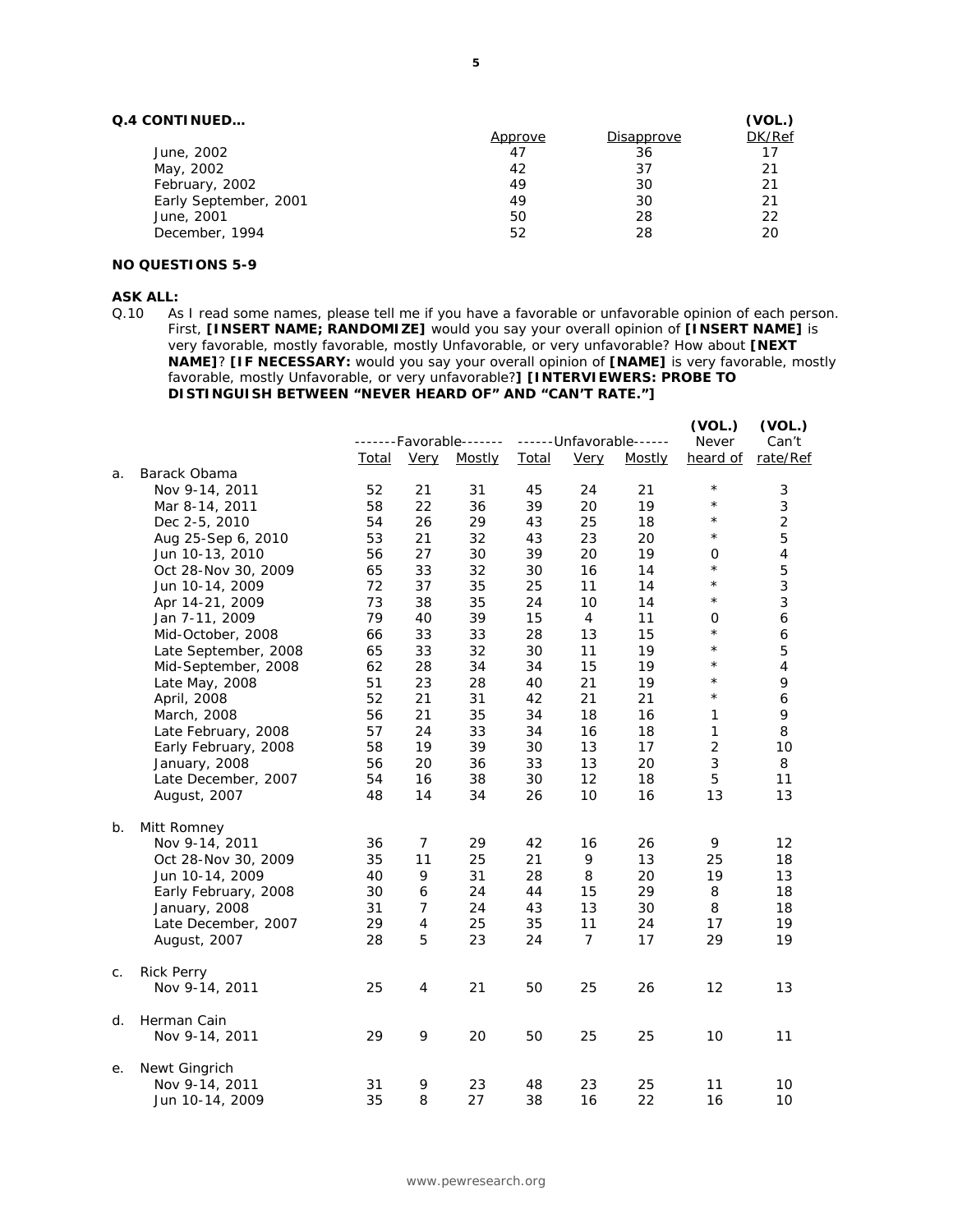| Q.10 CONTINUED        |              |      |                   |              |      |                    | (VOL.)       | (VOL.)   |
|-----------------------|--------------|------|-------------------|--------------|------|--------------------|--------------|----------|
|                       |              |      | -Favorable------- | $- - - - -$  |      | -Unfavorable------ | <b>Never</b> | Can't    |
|                       | <u>Total</u> | Very | Mostly            | <u>Total</u> | Very | Mostly             | heard of     | rate/Ref |
| October, 1998         | 41           | 8    | 33                | 49           | 23   | 26                 |              |          |
| Early September, 1998 | 42           |      | 35                | 48           | 20   | 28                 | 3            |          |
| Late August, 1998     | 43           | 5    | 38                | 52           | 19   | 33                 | 2            |          |
| March, 1998           | 36           | 6    | 30                | 49           | 20   | 29                 | 6            | 9        |
| November, 1997        | 30           | 6    | 24                | 59           | 24   | 35                 | 4            |          |
| August, 1997          | 30           | 6    | 24                | 62           | 27   | 35                 | 2            | 6        |
| April, 1997           | 28           | 5    | 23                | 64           | 28   | 36                 | 3            | 5        |
| January, 1997         | 28           | 4    | 24                | 65           | 26   | 39                 | 2            | 5        |
| August, 1995          | 30           | 9    | 21                | 54           | 25   | 29                 | 4            | 12       |
| February, 1995        | 41           | 12   | 29                | 37           | 15   | 22                 | 10           | 12       |
| December, 1994        | 25           |      | 18                | 28           | 13   | 15                 | 30           | 17       |
| July, 1994            | 14           | っ    | 12                | 12           | 4    | 8                  | 65           | 9        |

# **ASK ALL:**

Q.11 In your opinion, is President Obama doing as much as he can to improve economic conditions or do you think he could be doing more?

|                     | Doing as much | Could be   | (VOL.) |
|---------------------|---------------|------------|--------|
|                     | as he can     | doing more | DK/Ref |
| Nov 9-14, 2011      | 35            | 61         | 4      |
| Feb 2-7, 2011       | 39            | 56         | 5      |
| Feb 3-9, 2010       | 43            | 50         | 7      |
| Mar 9-12, 2009      | 60            | 30         | 10     |
| G. W. Bush          |               |            |        |
| February, 2004      | 30            | 65         | 5      |
| September, 2003     | 26            | 70         | 4      |
| Early July, 2003    | 33            | 62         | 5      |
| May, 2003           | 42            | 53         | 5      |
| Late March, 2003    | 41            | 52         | 7      |
| January, 2003       | 33            | 61         | 6      |
| Early October, 2002 | 31            | 63         | 6      |
| June, 2002          | 33            | 62         | 5      |
| January, 2002       | 48            | 46         | 6      |
| G. H. W. Bush       |               |            |        |
| March, 1992         | 21            | 76         | 3      |
| January, 1992       | 21            | 76         | 3      |
|                     |               |            |        |

# **ASK ALL:**

Q.12 Which of the following national economic issues worries you most? **[READ AND RANDOMIZE]** 

|                    |           | The<br>federal |        | Problems in<br>the financial |        | (VOL.)<br>None/not |        |
|--------------------|-----------|----------------|--------|------------------------------|--------|--------------------|--------|
|                    | The job   | budget         | Rising | and housing                  | (VOL.) | worried            | (VOL.) |
|                    | situation | deficit        | prices | markets                      | Other  | about any          | DK/Ref |
| Nov 9-14, 2011     | 47        | 22             | 13     | 12                           |        |                    |        |
| Sep 1-4, 2011      | 43        | 22             | 17     |                              |        |                    |        |
| Jul 20-24, 2011    | 39        | 29             | 15     |                              |        |                    |        |
| May 25-30, 2011    | 38        | 28             | 20     | 10                           |        | $^\star$           |        |
| Mar 8-14, 2011     | 34        | 24             | 28     | 10                           |        | $\star$            |        |
| Feb 2-7, 2011      | 44        | 19             | 23     | 10                           |        |                    |        |
| Dec 1-5, 2010      | 47        | 19             | 15     | 14                           |        |                    |        |
| Aug 25-Sep 6, 2010 | 49        | 19             | 15     | 12                           |        |                    |        |
| Jun 3-6, 2010      | 41        | 23             | 16     | 13                           |        |                    |        |
| Mar 10-14, 2010    | 45        | 22             | 17     |                              |        | $^\star$           |        |

# **NO QUESTIONS 13-19**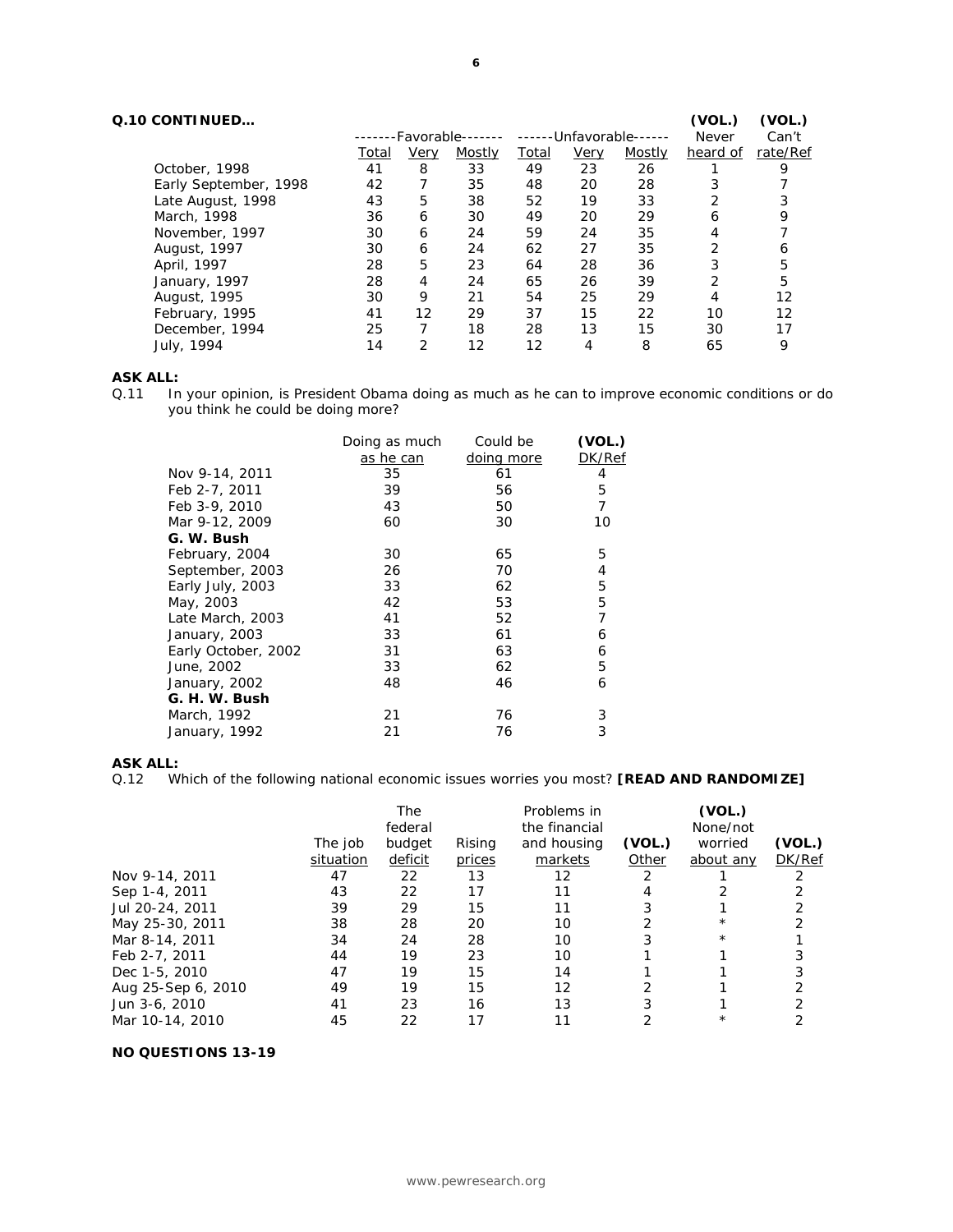# **ASK ALL:**

REGIST These days, many people are so busy they can't find time to register to vote, or move around so often they don't get a chance to re-register. Are you NOW registered to vote in your precinct or election district or haven't you been able to register so far? **[INSTRUCTION: IF RESPONDENT VOLUNTEERS THAT THEY ARE IN NORTH DAKOTA** 

# **AND DON'T HAVE TO REGISTER, PUNCH 1 FOR REGIST AND REGICERT]**

# **ASK IF RESPONDENT ANSWERED '1' YES IN REGIST:**

REGICERT Are you absolutely certain that you are registered to vote, or is there a chance that your registration has lapsed because you moved or for some other reason?

# Nov 9-14

- 2011
	- 77 Yes, Registered
	- 72 Absolutely certain
	- 4 Chance registration has lapsed
	- \* Don't know/Refused **(VOL.)**
	- 23 No, not registered
	- 1 Don't know/Refused **(VOL.)**

# **ASK ALL:**

Thinking about the 2012 Presidential election…

Q.20 How much thought, if any, have you given to candidates who may be running for president in 2012? **[READ IN ORDER]** 

|                                   |              |      |          | None   | (VOL.) |
|-----------------------------------|--------------|------|----------|--------|--------|
|                                   | <u>A lot</u> | Some | Not much | at all | DK/Ref |
| Nov 9-14, 2011                    | 36           | 26   | 21       | 15     |        |
| Sep 22-Oct 4, 2011                | 29           | 29   | 22       | 19     | 2      |
| Aug 17-21, 2011                   | 27           | 30   | 23       | 18     |        |
| Jul 20-24, 2011                   | 20           | 29   | 27       | 23     |        |
| May 25-30, 2011                   | 23           | 30   | 27       | 19     |        |
| <b>TREND FOR COMPARISON:</b>      |              |      |          |        |        |
| <b>2008 Presidential Election</b> |              |      |          |        |        |
| December, 2007                    | 35           | 33   | 13       | 18     |        |
| November, 2007                    | 34           | 35   | 16       | 14     |        |
| October, 2007                     | 30           | 37   | 17       | 14     | 2      |
| September, 2007                   | 27           | 33   | 21       | 17     | 2      |
| July, 2007                        | 30           | 38   | 16       | 15     |        |
| June, 2007                        | 29           | 34   | 20       | 16     |        |
| April, 2007                       | 26           | 34   | 21       | 17     | 2      |
| March, 2007                       | 24           | 36   | 20       | 18     | 2      |
| February, 2007                    | 24           | 34   | 22       | 18     | 2      |
| December, 2006                    | 23           | 36   | 20       | 20     |        |
|                                   |              |      |          |        |        |

#### **NO QUESTION 21**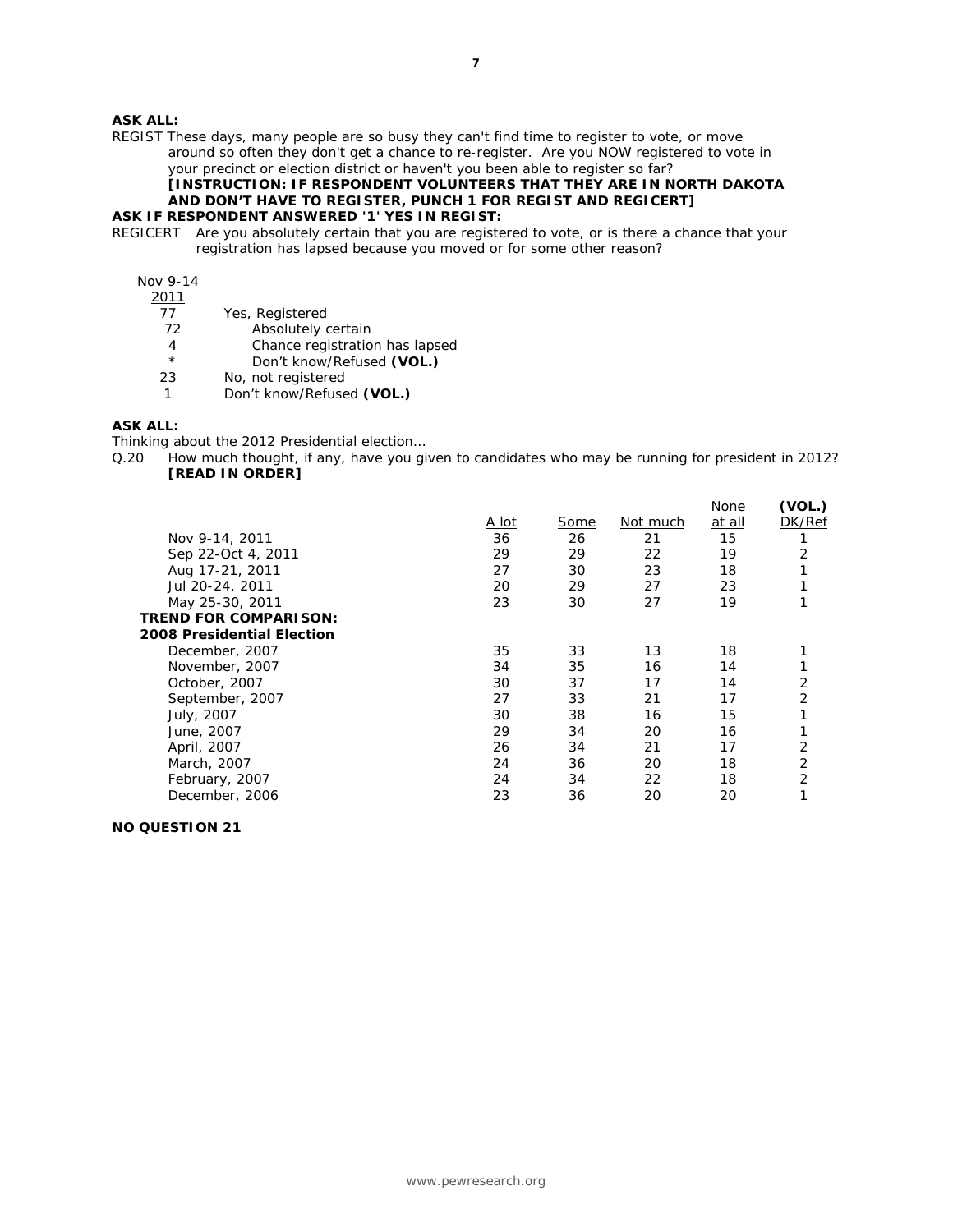# **ASK ALL REGISTERED VOTERS (REGICERT=1):**

Q.22 Overall, what's your impression of the candidates running for the REPUBLICAN presidential nomination? AS A GROUP, would you say they are excellent candidates, good candidates, only fair candidates, or poor candidates?

## **BASED ON REGISTERED VOTERS [N=1,576]:**

|          |                           |      |             | SELECTED TRENDS FOR COMPARISON <sup>5</sup> : |       |       |       |       |             |      |  |
|----------|---------------------------|------|-------------|-----------------------------------------------|-------|-------|-------|-------|-------------|------|--|
|          |                           |      |             | Oct<br>Oct<br>Sep<br>Oct                      |       |       |       |       |             |      |  |
|          |                           | Aug  | May         |                                               | 2007  | 2003  | 1995  | 1991  |             | 1988 |  |
| Nov 9-14 |                           |      | 17-21 25-30 | Rep                                           | Dem   | Dem   | Rep   | Dem   | Rep         | Dem  |  |
| 2011     |                           | 2011 | 2011        | cands                                         | cands | cands | cands | cands | cands cands |      |  |
| 5        | Excellent                 | 4    |             | 3                                             | 9     | 3     | 3     |       | 4           |      |  |
| 23       | Good                      | 22   | 22          | 28                                            | 35    | 29    | 30    | 19    | 36          | 29   |  |
| 36       | Only fair                 | 38   | 35          | 40                                            | 33    | 39    | 44    | 39    | 41          | 44   |  |
| 28       | Poor                      | 26   | 27          | 19                                            | 17    | 15    | 19    | 16    | 11          | 17   |  |
|          | Don't know/Refused (VOL.) | - 9  | 13          | 10                                            | 6     | 14    |       | 24    | 8           | 8    |  |

## **FULL TREND:**

*Overall, what's your impression of the candidates running for the REPUBLICAN presidential nomination? AS A GROUP, would you say they are excellent candidates, good candidates, only fair candidates or poor candidates?*

# **BASED ON REPUBLICAN AND REPUBLICAN-LEANING REGISTERED VOTERS [N=738]:**

|                    |           |      |           |      | VOL.   |
|--------------------|-----------|------|-----------|------|--------|
|                    | Excellent | Good | Only fair | Poor | DK/Ref |
| Nov 9-14, 2011     | 10        | 38   | 39        |      |        |
| Aug 17-21, 2011    |           | 40   | 38        |      |        |
| May 25-30, 2011    | 5         | 39   | 36        |      | 13     |
| February, 2008     | 10        | 50   | 31        |      |        |
| January, 2008      |           | 57   | 28        |      |        |
| November, 2007     |           | 47   | 34        |      |        |
| October, 2007      | 5         | 46   | 36        |      |        |
| September, 2007    | 8         | 41   | 36        | 8    |        |
| October, 1995      | 5         | 46   | 40        |      |        |
| January, 1988 (GP) |           | 50   | 35        |      |        |
|                    |           |      |           |      |        |

*Overall, what's your impression of the candidates running for the DEMOCRATIC presidential nomination? AS A GROUP, would you say they are excellent candidates, good candidates, only fair candidates or poor candidates?*

| <b>BASED ON DEMOCRATIC AND DEMOCRATIC-LEANING REGISTERED VOTERS:</b> |           |      |           |             |        |
|----------------------------------------------------------------------|-----------|------|-----------|-------------|--------|
|                                                                      |           |      |           |             | (VOL.) |
|                                                                      | Excellent | Good | Only fair | <u>Poor</u> | DK/Ref |
| February, 2008                                                       | 30        | 50   | 16        | 2           |        |
| January, 2008                                                        | 28        | 50   | 18        |             |        |
| November, 2007                                                       | 16        | 51   | 28        |             |        |
| October, 2007                                                        | 16        | 48   | 26        | 5           | 5      |
| September, 2007                                                      | 15        | 49   | 29        |             | 5      |
| January, 2004                                                        | 8         | 39   | 41        |             | 8      |
| December, 2003                                                       | 5         | 40   | 39        |             | 9      |
| September, 2003                                                      |           | 40   | 39        | 5           | 12     |
| February, 1992                                                       | 6         | 39   | 47        |             | 5      |
| October, 1991                                                        | 3         | 24   | 38        |             | 23     |
| January, 1988 (GP)                                                   |           | 33   | 45        |             |        |
|                                                                      |           |      |           |             |        |

 $\overline{a}$ 

<sup>5</sup> Before October 2007, answer choice read "Fair" not "Only Fair." In October 2007 the question was asked both ways and no difference was found. As a result, October 2007 numbers combine both versions of the question. In 1988, 1991 and 1993 question asked about "men running for the [party] presidential nomination."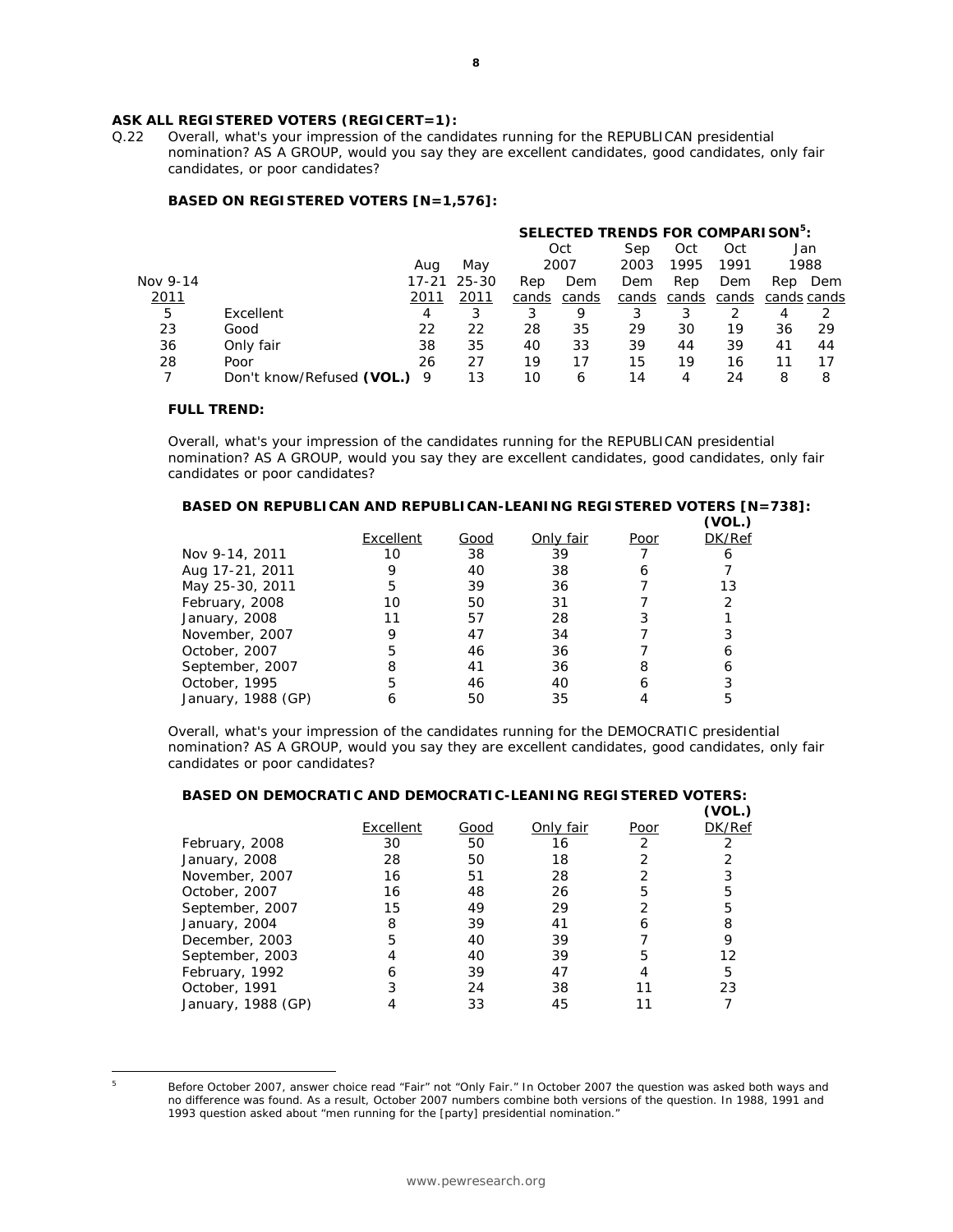# **ASK ALL REGISTERED VOTERS (REGICERT=1):**

Q.23 As I name some possible Republican candidates for president in 2012, please tell me which one, if any, you would most like to see nominated as the Republican Party's candidate? **[READ AND RANDOMIZE] [PROBE IF NECESSARY:** As of today, who would you say you LEAN toward?**]** 

#### **BASED ON REGISTERED VOTERS [N=1,576]:**

| Nov 9-14   |                           | Sep 22-Oct 4 Jul 20-24 |      | Mar 8-14 | Nov 4-7 |
|------------|---------------------------|------------------------|------|----------|---------|
| 2011       |                           | 2011                   | 2011 | 2011     | 2010    |
| 22         | Mitt Romney               | 20                     | 18   | 16       | 14      |
| 15         | Herman Cain               | 7                      | 5    |          |         |
| 10         | Newt Gingrich             | 5                      | 3    |          |         |
| 10         | Ron Paul                  | 9                      | 8    | 8        | 9       |
| 7          | <b>Rick Perry</b>         | 10                     | 6    |          |         |
| 6          | Michele Bachmann          | 5                      | 8    |          |         |
| 5          | Jon Huntsman              | 3                      | 3    |          |         |
| 2          | <b>Rick Santorum</b>      | 2                      |      | 2        | 2       |
| $^{\star}$ | Other (VOL.) <sup>6</sup> |                        |      |          | 3       |
|            | Sarah Palin               | 8                      | 10   | 11       | 16      |
|            | Tim Pawlenty              |                        | 2    | 2        | 3       |
|            | Mike Huckabee             |                        |      | 14       | 16      |
|            | <b>Mitch Daniels</b>      |                        |      | 2        |         |
|            | <b>Haley Barbour</b>      |                        |      | 2        | 2       |
|            | Chris Christie            |                        |      |          |         |
| 14         | None (VOL.)               | 20                     | 21   | 22       | 14      |
| 3          | Too early to tell (VOL.)  | 4                      | 5    | 2        |         |
| 5          | Don't know/Refused (VOL.) | 7                      | 10   | 9        | 13      |

### **ASK IF HAS FIRST CHOICE (Q.23=1-9):**

Q.24 Who, if anyone, would be your second choice for the Republican nomination in 2012? **[READ OPTIONS IF NECESSARY, ELIMINATING NAME CHOSEN IN Q.23]** 

# **BASED ON REGISTERED VOTERS [N=1,576]:**

|            | Nov 9-14, 2011 |              |                           |        | Jul 20-24, 2011 |                |        | Mar 8-14, 2011 |       |
|------------|----------------|--------------|---------------------------|--------|-----------------|----------------|--------|----------------|-------|
| First      | Second         |              |                           | First  | Second          |                | First  | Second         |       |
| choice     | choice         | <b>Total</b> |                           | choice | choice          | Total          | choice | choice         | Total |
| 22         | 15             | 37           | Mitt Romney               | 18     | 11              | 28             | 16     | 9              | 25    |
| 15         | 10             | 25           | Herman Cain               | 5      | 3               | 8              |        |                |       |
| 10         | 11             | 21           | Newt Gingrich             | 3      | 3               | 6              |        |                | 15    |
| 10         | 5              | 14           | Ron Paul                  | 8      | 4               | 12             | 8      | 6              | 14    |
|            |                | 14           | <b>Rick Perry</b>         | 6      | 4               | 10             |        |                |       |
| 6          | 6              | 12           | Michele Bachmann          | 8      | 9               | 17             |        |                |       |
| 5          | 3              | 8            | Jon Huntsman              |        | 2               | 5              |        |                |       |
| 2          | 3              | 4            | <b>Rick Santorum</b>      |        |                 | 3              | 2      | 2              | 4     |
| $^{\star}$ | 2              | 2            | Other (VOL.)              |        |                 | $\overline{2}$ |        | 2              | 3     |
|            |                | --           | Sarah Palin               | 10     |                 | 16             | 11     | 9              | 20    |
|            |                | --           | Tim Pawlenty              | 2      | 2               | 4              | 2      | 3              | 5     |
|            |                | --           | Mike Huckabee             |        |                 |                | 14     | 12             | 26    |
|            |                | --           | <b>Mitch Daniels</b>      |        |                 |                | 2      | 2              | 4     |
|            |                |              | Haley Barbour             |        |                 |                | 2      |                | 3     |
|            |                | --           | Chris Christie            |        |                 |                |        | $^\star$       |       |
| 14         | 11             | 14           | None (VOL.)               | 21     | 12              | 21             | 22     | 9              | 22    |
| 3          | $^\star$       | 3            | Too early to tell (VOL.)  | 5      | $^\star$        | 5              | 2      |                | 2     |
| 5          | 4              | 5            | Don't know/Refused (VOL.) | 10     | 4               | 10             | 9      | 3              | 9     |
|            | 23             | --           | No first choice/DK        | --     | 36              |                |        | 33             |       |
|            |                |              |                           |        |                 |                |        |                |       |

 $\overline{a}$ 

Palin, Pawlenty, Huckabee, Daniels and Barbour were explicitly named in some previous surveys. Chris Christie was never named in any surveys. In surveys in which they received less than 1% support, these responses are included in other. Dashes indicate that candidates were not explicitly asked about and received less than 1% support.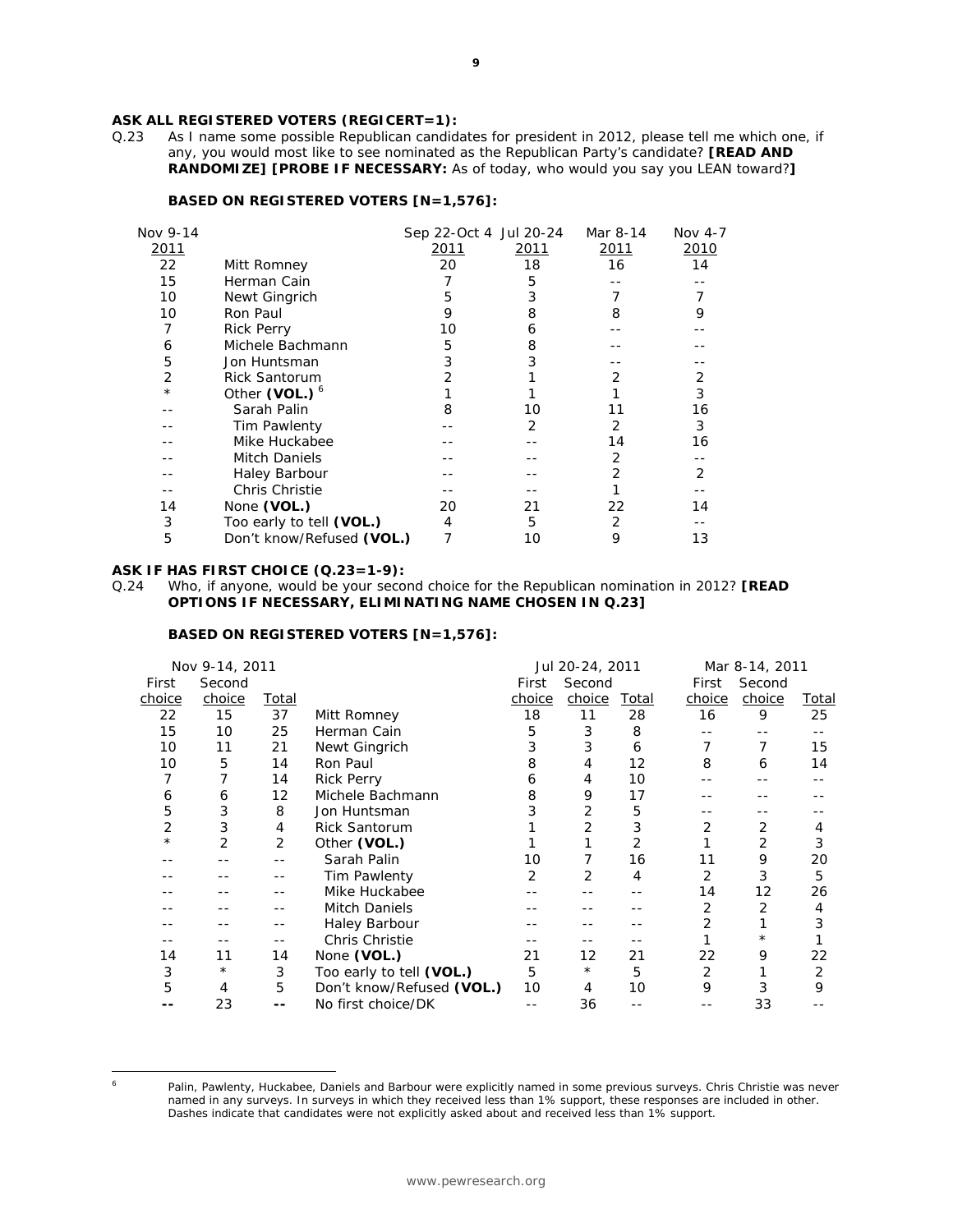## **ASK ALL REGISTERED VOTERS**

Q.25 Apart from who you would like to see nominated, which Republican candidate do you think has the best chance of defeating Barack Obama next November? **[OPEN END; RECORD FIRST MENTION ONLY.] [IF PERSON OFFERS MULTIPLE CANDIDATES, PROBE WITH:** Which of those do you think has the best chance of defeating Obama?**]** 

#### **BASED ON REGISTERED VOTERS [N=1,576]:**

| Nov 9-14 |                    | Aug 17-21 |
|----------|--------------------|-----------|
| 2011     |                    |           |
| 30       | Mitt Romney        | 24        |
| 12       | Herman Cain        |           |
| 8        | Newt Gingrich      | 3         |
| 6        | <b>Rick Perry</b>  | 18        |
| 2        | Ron Paul           |           |
| 2        | Michele Bachmann   |           |
| 1        | Jon Huntsman       | 2         |
|          | Other              | 10        |
|          | All                |           |
| 16       | None               | 11        |
| 21       | Don't know/Refused | 21        |

#### **NO QUESTIONS 26-29**

#### **RANDOMIZE ORDER OF Q.30-Q.30a-Q.30b/Q.31-Q.31a-Q.31b/Q.32-32a-Q.32b/Q.33-33a-Q.33b IN BLOCKS ASK BEFORE FIRST BLOCK:**

Now, suppose the 2012 presidential election were being held TODAY and…

**ASK BEFORE SECOND, THIRD AND FOURTH BLOCK:** 

If the election were TODAY and…

#### **ASK ALL REGISTERED VOTERS (REGICERT=1):**

Q.30-Q.33 You had to choose between, **[READ AND RANDOMIZE]**, who would you vote for? **ASK IF OTHER OR DK (Q.30-Q.33=3,9):** 

Q.30a-Q.33a As of TODAY, do you LEAN more to **[READ IN SAME ORDER AS Q.30-Q.33]**? **ASK IF NAMED A CANDIDATE (Q.30-Q.33=1,2):** 

Q.30b-Q.33b Would you support **[INSERT LAST NAME OF CANDIDATE CHOSEN IN Q.30-Q.33]** over **[INSERT LAST NAME OF CANDIDATE NOT CHOSEN IN Q.30-Q.33]** strongly, or not? 8

#### **BASED ON REGISTERED VOTERS [N=1,576]:**

Q.30 Mitt Romney

|                    |    |       | Not   |                          |     |                                                                     | Not |       | (VOL.) (VOL.) |
|--------------------|----|-------|-------|--------------------------|-----|---------------------------------------------------------------------|-----|-------|---------------|
|                    |    |       |       |                          |     | Romney Strongly strongly DK Obama Strongly strongly DK Other DK/Ref |     |       |               |
| Nov 9-14, 2011     | 47 | 36    | 10.   |                          | 49  | 42                                                                  |     | $*$ 1 |               |
| Sep 22-Oct 4, 2011 | 48 | $- -$ | $- -$ | $\overline{\phantom{m}}$ | 48. | $\sim$ $ \sim$                                                      |     |       |               |

Q.31 Rick Perry

|                                  |    |                                                                     | Not |         |                 |  |         | $Not$ (VOL.)(VOL.) |
|----------------------------------|----|---------------------------------------------------------------------|-----|---------|-----------------|--|---------|--------------------|
|                                  |    | <u>Strongly strongly DK Obama Strongly strongly DK Other DK/Ref</u> |     |         |                 |  |         |                    |
| Nov 9-14, 2011                   | 42 | - 31 -                                                              |     | 10 1 53 | 47              |  | 6 * 1 4 |                    |
| Sep 22-Oct 4, 2011 46 -- - -- -- |    |                                                                     |     | 50.     | -- -- -- -- 1 4 |  |         |                    |

 $\overline{a}$ 

In August 2011, question began "Apart from your opinions about the Republican candidates, which Republican

candidate..."<br>Those who lean to a candidate are included in "Not strongly."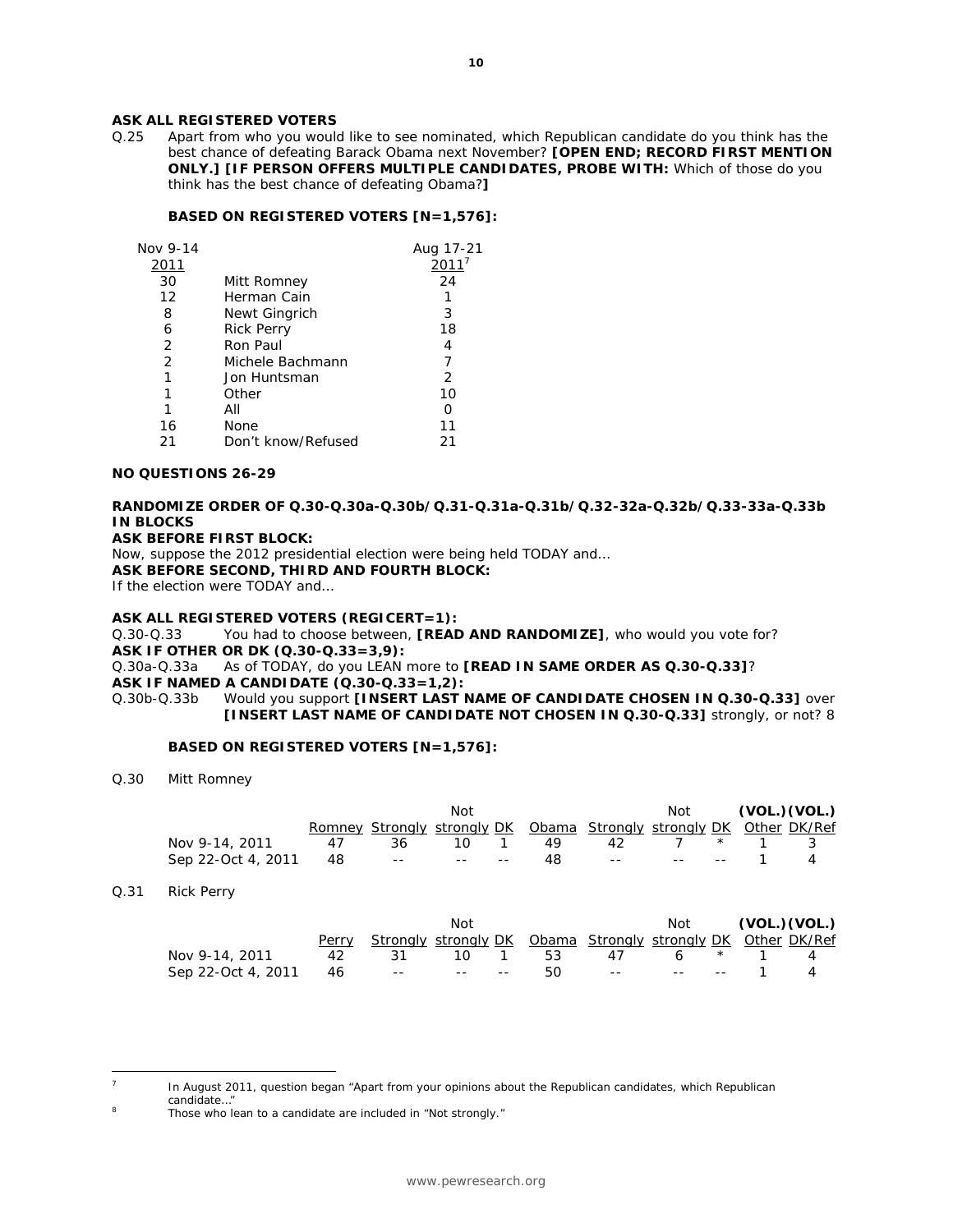Q.32 Herman Cain

 $Q.33$ 

|      |                |             | Not |                                                              |    |    | Not          |  |  | (VOL.) (VOL.) |  |  |
|------|----------------|-------------|-----|--------------------------------------------------------------|----|----|--------------|--|--|---------------|--|--|
|      |                | <u>Cain</u> |     | Strongly strongly DK Obama Strongly strongly DK Other DK/Ref |    |    |              |  |  |               |  |  |
|      | Nov 9-14, 2011 | 42          | 34  | $\star$                                                      | 54 | 47 | $\star$<br>6 |  |  |               |  |  |
| Q.33 | Newt Gingrich  |             |     |                                                              |    |    |              |  |  |               |  |  |

|                |  | Not                                                                          |  |  |  | $Not$ (VOL.)(VOL.) |
|----------------|--|------------------------------------------------------------------------------|--|--|--|--------------------|
|                |  | <b>Gingrich Strongly strongly DK</b> Obama Strongly strongly DK Other DK/Ref |  |  |  |                    |
| Nov 9-14, 2011 |  | 42 33 9 1 54 47 6 * 1 3                                                      |  |  |  |                    |

 **Q.30a-b/Q.31a-b/Q.32a-b/Q.33a-b TREND FOR COMPARISON:** 

#### **BASED ON REGISTERED VOTERS:**

|                                   |        | Strongly mod <sup>9</sup> | Only |            |       |              | Only |          |              |      | Other/ |
|-----------------------------------|--------|---------------------------|------|------------|-------|--------------|------|----------|--------------|------|--------|
|                                   | McCain |                           |      | DК         | Obama | Strongly mod |      | DK       | <b>Nader</b> | Barr | DK/Ref |
| November, 2008                    | 39     | 21                        | 18   | $^{\star}$ | 50    | 35           | 14   |          |              |      | 9      |
| Late October, 2008                | 36     | 20                        | 15   |            | 52    | 39           | 12   |          | 3            |      | 8      |
| Mid-October, 2008                 | 38     | 21                        | 16   |            | 52    | 36           | 16   | $^\star$ | n/a          | n/a  | 10     |
| Early October, 2008               | 40     | 21                        | 18   |            | 50    | 36           | 14   | $^\star$ | n/a          | n/a  | 10     |
| Late September, 2008              | 42     | 23                        | 19   | $\star$    | 49    | 33           | 15   | 1        | n/a          | n/a  | 9      |
| Mid-September, 2008 <sup>10</sup> | 44     | 25                        | 19   | $^\star$   | 46    | 30           | 15   | 1        | n/a          | n/a  | 10     |
| August, 2008                      | 43     | 17                        | 26   | $^{\star}$ | 46    | 27           | 19   | $^\star$ | n/a          | n/a  | 11     |
| July, 2008                        | 42     | 17                        | 24   | 1          | 47    | 24           | 22   | 1        | n/a          | n/a  | 11     |
| June, 2008                        | 40     | 14                        | 26   | $^{\star}$ | 48    | 28           | 19   | 1        | n/a          | n/a  | 12     |
| Late May, 2008                    | 44     |                           |      |            | 47    |              |      |          | n/a          | n/a  | 9      |
| April, 2008                       | 44     |                           |      |            | 50    |              |      |          | n/a          | n/a  | 6      |
| March, 2008                       | 43     |                           |      |            | 49    |              |      |          | n/a          | n/a  | 8      |
| Late February, 2008               | 43     |                           |      |            | 50    |              |      |          | n/a          | n/a  |        |

|                      |             |                 | Only |            |              |                 | Only       |              |                              | Other/ |
|----------------------|-------------|-----------------|------|------------|--------------|-----------------|------------|--------------|------------------------------|--------|
|                      | <u>Bush</u> | <u>Stronaly</u> | mod  | <u>DК</u>  | <u>Kerry</u> | <b>Strongly</b> | <u>mod</u> | <u>DК</u>    | <u>Nader</u>                 | DK/Ref |
| November, 2004       | 45          | 34              | 11   | $^{\star}$ | 46           | 29              | 16         | $\mathcal I$ |                              | 8      |
| Mid-October, 2004    | 45          | 32              | 13   | $^\star$   | 45           | 28              | 16         | $\mathcal I$ |                              | 9      |
| Early October, 2004  | 48          | 35              | 12   | 1          | 41           | 24              | 17         | $^{\star}$   | 2                            | 9      |
| September, 2004      | 49          | 33              | 15   | 1          | 43           | 22              | 20         | $\mathcal I$ |                              |        |
| August, 2004         | 45          | 32              | 13   | $^{\star}$ | 47           | 28              | 19         | $^{\star}$   | $\overline{c}$               | 6      |
| July, 2004           | 44          |                 |      |            | 46           |                 |            |              | 3                            | 7      |
| June, 2004           | 46          |                 |      |            | 42           |                 |            |              | 6                            | 6      |
| May, 2004            | 43          |                 |      |            | 46           |                 |            |              | 6                            | 5      |
| Late March, 2004     | 44          |                 |      |            | 43           |                 |            |              | 6                            | 7      |
| Mid-March, 2004      | 42          |                 |      |            | 49           |                 |            |              | 4                            | 5      |
| Two-way trial heats: |             |                 |      |            |              |                 |            |              |                              |        |
| June, 2004           | 48          |                 |      |            | 46           |                 |            |              | n/a                          | 6      |
| May, 2004            | 45          |                 |      |            | 50           |                 |            |              | n/a                          | 5      |
| Late March, 2004     | 46          |                 |      |            | 47           |                 |            |              | n/a                          | 7      |
| Mid-March, 2004      | 43          |                 |      |            | 52           |                 |            |              | n/a                          | 5      |
| Late February, 2004  | 44          |                 |      |            | 48           |                 |            |              | n/a                          | 8      |
| Early February, 2004 | 47          |                 |      |            | 47           |                 |            |              | n/a                          | 6      |
| Early January, 2004  | 52          |                 |      |            | 41           |                 |            |              | n/a                          |        |
| October, 2003        | 50          |                 |      |            | 42           |                 |            |              | n/a                          | 8      |
|                      |             |                 | Only |            |              |                 | Only       |              |                              | Other/ |
|                      | <u>Bush</u> | <b>Strongly</b> | mod  | DK         | <u>Gore</u>  | <u>Strongly</u> | <u>mod</u> | DK           | <b>Nader Buchanan DK/Ref</b> |        |
| November, 2000       | 41          | 26              | 15   | $^\star$   | 45           | 25              | 19         | 1            | 4                            | 9      |
| Late October, 2000   | 45          | 29              | 16   | *          | 43           | 24              | 19         | $^\star$     | 4                            |        |

<sup>-&</sup>lt;br>9

<sup>&</sup>lt;sup>9</sup> Includes those who say they lean to the Republican or Democratic candidate.<br><sup>10</sup> After August 2008, June 2004, July 2000, July 1996, June 1992, and June 1988 the question specified vice presidential candidates.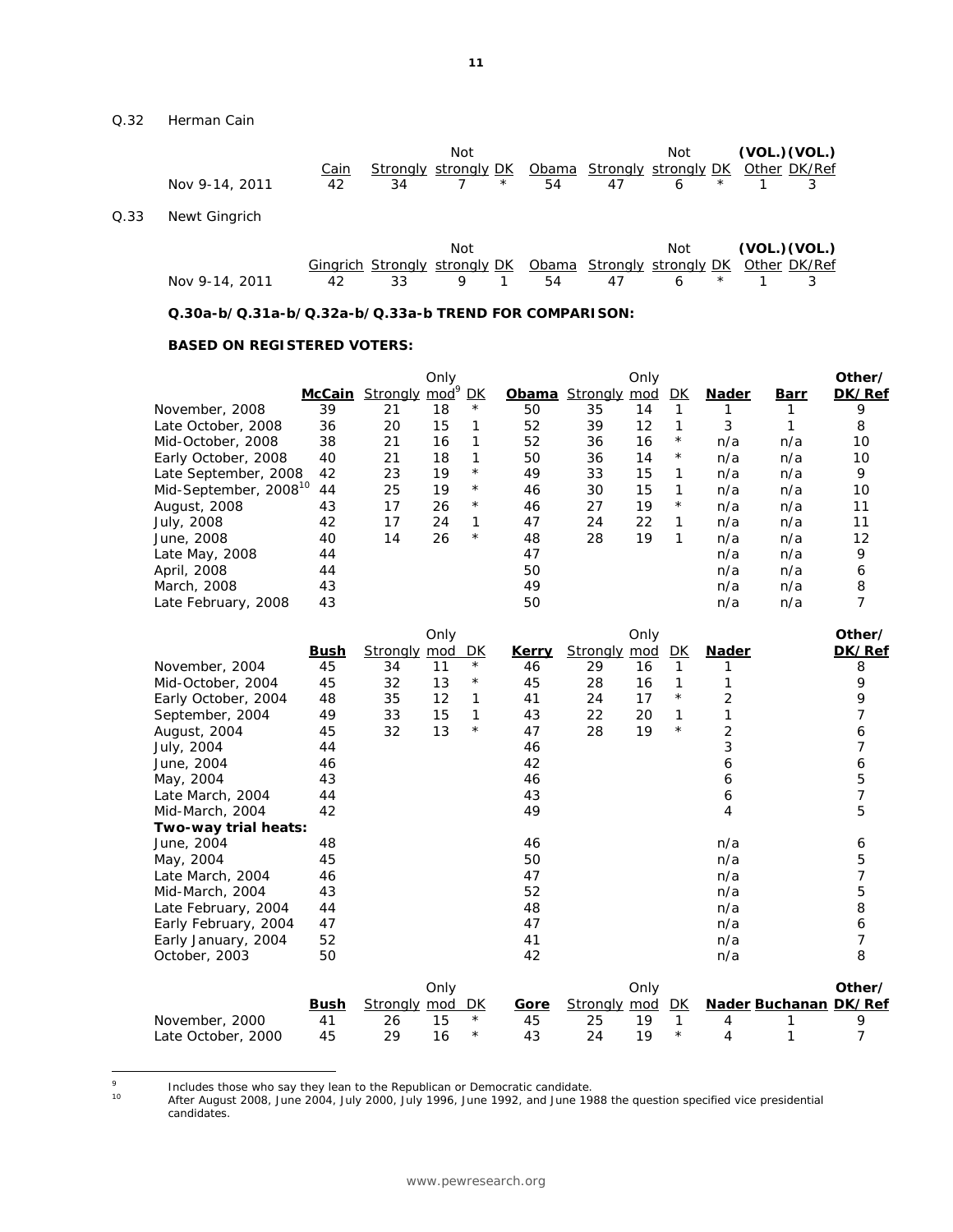| Q.30a-b/Q.31a-b/Q.32a-b/Q.33a-b TREND FOR COMPARI SON CONTINUED |
|-----------------------------------------------------------------|
|-----------------------------------------------------------------|

|                                    |             |                                 | Only |                            |             |                         | Only |                          |                |                       | Other/           |
|------------------------------------|-------------|---------------------------------|------|----------------------------|-------------|-------------------------|------|--------------------------|----------------|-----------------------|------------------|
|                                    | <b>Bush</b> | <b>Strongly mod DK</b>          |      |                            | <u>Gore</u> | Strongly mod DK         |      |                          |                | Nader Buchanan DK/Ref |                  |
| Mid-October, 2000                  | 43          | 25                              | 18   | $^{\star}$                 | 45          | 22                      | 23   | $\star$                  | 4              | 1                     | 7                |
| Early October, 2000                | 43          | 26                              | 17   | $^{\star}$                 | 44          | 22                      | 22   | $\star$                  | 5              | $\star$               | 8                |
| September, 2000                    | 41          | 21                              | 19   | $\mathcal{I}$              | 47          | 25                      | 21   | $\mathcal{I}$            | 2              | 1                     | 9                |
| July, 2000                         | 42          |                                 |      |                            | 41          |                         |      |                          | 6              | $\overline{c}$        | 9                |
| Late June, 2000                    | 42          |                                 |      |                            | 35          |                         |      |                          | 2              | 2                     | 19               |
| Mid-June, 2000                     | 41          |                                 |      |                            | 42          |                         |      |                          | $\overline{4}$ | 3                     | 10               |
| January, 2000                      | 51          |                                 |      |                            | 39          |                         |      |                          | n/a            | $\overline{4}$        | 6                |
| September, 1999                    | 49          |                                 |      |                            | 35          |                         |      |                          | n/a            | 10                    | 6                |
| Two-way trial heats:               |             |                                 |      |                            |             |                         |      |                          |                |                       |                  |
| July, 2000                         | 48          |                                 |      |                            | 46          |                         |      |                          | n/a            | n/a                   | 6                |
| Mid-June, 2000                     | 45          | 20                              | 25   | $^\star$                   | 46          | 18                      | 27   | 1                        | n/a            | n/a                   | 9                |
| May, 2000                          | 46          |                                 |      |                            | 45          |                         |      |                          | n/a            | n/a                   | 9                |
| March, 2000                        | 43          |                                 |      |                            | 49          |                         |      |                          | n/a            | n/a                   | 8                |
| February, 2000                     | 46          | 19                              | 27   | $^{\star}$                 | 45          | 18                      | 26   | 1                        | n/a            | n/a                   | 9                |
| December, 1999                     | 55          |                                 |      |                            | 40          |                         |      |                          | n/a            | n/a                   | 5                |
| October, 1999                      | 54          |                                 |      |                            | 39          |                         |      |                          | n/a            | n/a                   | $\overline{7}$   |
| September, 1999                    | 54          |                                 |      |                            | 39          |                         |      |                          | n/a            | n/a                   | 7                |
| July, 1999                         | 53          |                                 |      |                            | 42          |                         |      |                          | n/a            | n/a                   | 5                |
| March, 1999                        | 54          |                                 |      |                            | 41          |                         |      |                          | n/a            | n/a                   | 5                |
| January, 1999                      | 50          |                                 |      |                            | 44          |                         |      |                          | n/a            | n/a                   | 6                |
| Early September, 1998              | 53          |                                 |      |                            | 40          |                         |      |                          | n/a            | n/a                   | 7                |
|                                    |             |                                 |      |                            |             |                         |      |                          |                |                       |                  |
|                                    |             |                                 | Only |                            |             |                         | Only |                          |                |                       | Other/           |
|                                    | <b>Dole</b> | <b>Strongly mod DK</b>          |      |                            |             | <b>Clinton</b> Strongly | mod  | <u>DК</u>                | <b>Perot</b>   |                       | DK/Ref           |
| November, 1996                     | 32          | 17                              | 15   | $^{\star}$                 | 51          | 26                      | 24   | $\mathcal{I}$            | 9              |                       | 8                |
| October, 1996                      | 34          | 17                              | 16   | $\mathcal I$               | 51          | 25                      | 26   | $\star$                  | 8              |                       | 7                |
| Late September, 1996               | 35          | 16                              | 18   | $\mathcal I$               | 51          | 26                      | 25   | $^{\star}$               | 7              |                       | 7                |
| Early September, 1996              | 34          | 17                              | 17   | $^{\star}$                 | 52          | 26                      | 26   | 0                        | 8              |                       | 6                |
| July, 1996                         | 34          |                                 |      |                            | 44          |                         |      |                          | 16             |                       | 6                |
| March, 1996                        | 35          |                                 |      |                            | 44          |                         |      |                          | 16             |                       | 5                |
| September, 1995                    | 36          |                                 |      |                            | 42          |                         |      |                          | 19             |                       | 3                |
| July, 1994                         | 36          |                                 |      |                            | 39          |                         |      |                          | 20             |                       | 5                |
| Two-way trial heats:               |             |                                 |      |                            |             |                         |      |                          |                |                       |                  |
| July, 1996                         | 42          | 11                              | 30   | $^{\star}$                 | 53          | 20                      | 31   | 1                        | n/a            |                       | 5                |
| June, 1996                         | 40          | 13                              | 23   | $\mathcal{I}$              | 55          | 22                      | 29   | $\mathcal{I}$            | n/a            |                       | 5                |
| April, 1996                        | 40          |                                 |      |                            | 54          |                         |      |                          |                |                       | 6                |
| March, 1996                        | 41          |                                 |      |                            | 53          |                         |      |                          |                |                       | 6                |
| February, 1996                     | 44          |                                 |      |                            | 52          |                         |      |                          |                |                       | $\overline{4}$   |
| January, 1996                      | 41          |                                 |      |                            | 53          |                         |      |                          |                |                       | 6                |
| July, 1994                         | 49          |                                 |      |                            | 46          |                         |      |                          |                |                       | 5                |
|                                    |             |                                 |      |                            |             |                         |      |                          |                |                       |                  |
|                                    |             | <b>Bush Sr.</b> Strongly mod DK | Only |                            |             | Clinton Strongly mod DK | Only |                          | <b>Perot</b>   |                       | Other/<br>DK/Ref |
| Late October, 1992                 | 34          | 20                              | 14   | $\overline{\phantom{a}}$ . | 44          | 26                      | 18   | $- -$                    | 19             |                       | 3                |
|                                    | 35          | 14                              | 21   | $- -$                      | 48          | 23                      | 25   | $\overline{\phantom{a}}$ | 8              |                       | 9                |
| Early October, 1992                | 31          |                                 |      |                            |             |                         |      |                          | 36             |                       | 6                |
| June, 1992<br>Two-way trial heats: |             |                                 |      |                            | 27          |                         |      |                          |                |                       |                  |
|                                    |             |                                 |      |                            |             |                         |      |                          |                |                       |                  |
| September, 1992                    | 38          | 14                              | 21   | $- -$                      | 53          | 25                      | 28   | $- -$                    | n/a            |                       | 9                |
| August, 1992                       | 37          | 14                              | 23   | $\sim$ $-$                 | 57          | 24                      | 33   | $- -$                    | n/a            |                       | 6                |
| June, 1992                         | 46          | 13                              | 33   | $- -$                      | 41          | 9                       | 32   | $ -$                     | n/a            |                       | 13               |
| May, 1992                          | 46          | 15                              | 31   | $- -$                      | 43          | 10                      | 33   | $ -$                     | n/a            |                       | 11               |
| Late March, 1992                   | 50          | 19                              | 31   | $- -$                      | 43          | 9                       | 34   | $-$                      | n/a            |                       | 7                |
|                                    |             |                                 | Only |                            |             |                         | Only |                          |                |                       | Other/           |
|                                    |             |                                 |      |                            |             |                         |      |                          |                |                       |                  |

|                 |                                 |    | אווט |       |                                |    | <i>UHR</i> |       | <b>Utiler</b> |
|-----------------|---------------------------------|----|------|-------|--------------------------------|----|------------|-------|---------------|
|                 | <b>Bush Sr.</b> Strongly mod DK |    |      |       | <b>Dukakis</b> Strongly mod DK |    |            |       | DK/Ref        |
| October, 1988   | 50                              |    | 26   | $- -$ |                                |    |            | $- -$ |               |
| September, 1988 | 50                              | 26 | 24   | $- -$ | 44                             | 19 | 25         | $- -$ |               |
| 1988<br>May,    | 40                              |    | 28   | $- -$ | 53                             | 14 |            | $- -$ |               |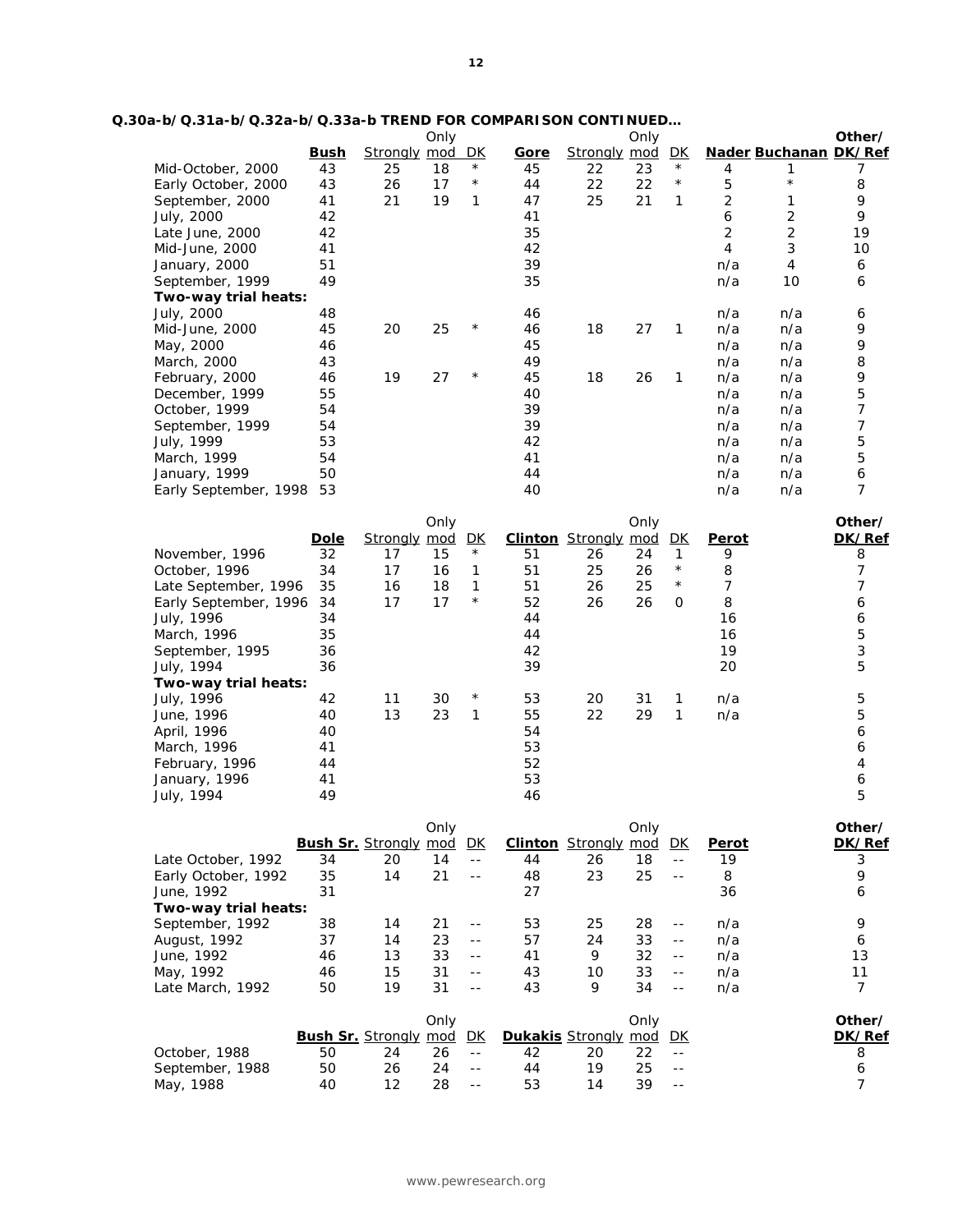ASK ALL REGISTERED VOTERS (REGICERT=1):<br>Q.34 As I read some phrases, please tell me whe

As I read some phrases, please tell me whether you think each one describes Mitt Romney. First, **[INSERT FIRST ITEM; RANDOMIZE]**, does this describe Mitt Romney, or not? How about **[INSERT NEXT ITEM]**? **[REPEAT IF NECESSARY:** does this describe Mitt Romney, or not**]**?

#### **BASED ON REGISTERED VOTERS [N=1,576]:**

|         |                                                            | Yes | No. | (VOL.)<br>DK/Ref |
|---------|------------------------------------------------------------|-----|-----|------------------|
| a.      | A strong conservative<br>Nov 9-14, 2011                    | 48  | 35  | 17               |
| b.      | Shares your religious beliefs<br>Nov 9-14, 2011            | 19  | 56  | 24               |
| $C_{1}$ | Takes consistent positions on issues<br>Nov 9-14, 2011     | 37  | 43  | 20               |
| d.      | Understands the needs of people like you<br>Nov 9-14, 2011 | 37  | 47  | 16               |
| е.      | Well-qualified to be president<br>Nov 9-14, 2011           | 54  | 33  | 13               |
| f.      | Honest and trustworthy<br>Nov 9-14, 2011                   | 52  | 32  | 16               |

#### **RANDOMIZE ORDER OF Q.34 AND Q.35 ASK ALL REGISTERED VOTERS (REGICERT=1):**

Q.35 As I read some phrases, please tell me whether you think each one describes Herman Cain. First, **[INSERT FIRST ITEM; RANDOMIZE]**, does this describe Herman Cain, or not? How about **[INSERT NEXT ITEM]**? **[REPEAT IF NECESSARY:** does this describe Herman Cain, or not**]**?

# **BASED ON REGISTERED VOTERS [N=1,576]:**

|    |                                                            | <u>Yes</u> | No. | (VOL.)<br>DK/Ref |
|----|------------------------------------------------------------|------------|-----|------------------|
| a. | A strong conservative<br>Nov 9-14, 2011                    | 52         | 27  | 21               |
| b. | Shares your religious beliefs<br>Nov 9-14, 2011            | 23         | 42  | 35               |
| C. | Takes consistent positions on issues<br>Nov 9-14, 2011     | 45         | 33  | 23               |
| d. | Understands the needs of people like you<br>Nov 9-14, 2011 | 38         | 46  | 16               |
| е. | Well-qualified to be president<br>Nov 9-14, 2011           | 33         | 53  | 15               |
| f. | Honest and trustworthy<br>Nov 9-14, 2011                   | 32         | 49  | 19               |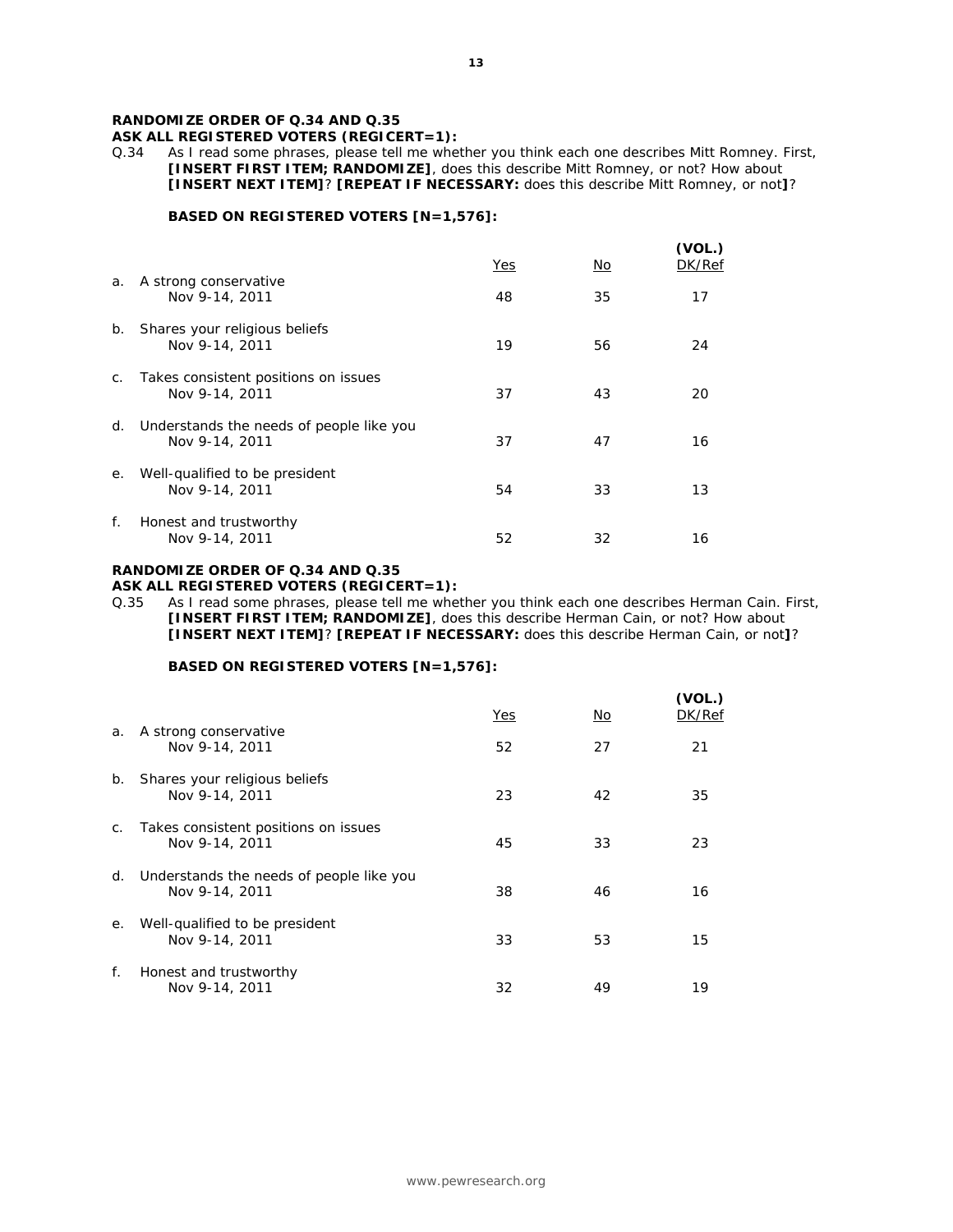#### **ASK ALL REGISTERED VOTERS (REGICERT=1):**

Q.36 How much, if anything, have you heard about a Massachusetts health care law that Mitt Romney supported when he was governor? Have you heard **[READ]**

#### **BASED ON REGISTERED VOTERS [N=1,576]:**

Nov 9-14

- 2011
- 22 A lot
- 35 A little<br>42 Nothing Nothing at all
- 1 Don't know/Refused **(VOL.)**

#### **ASK ALL REGISTERED VOTERS (REGICERT=1):**

Q.36 How much, if anything, have you heard about a Massachusetts health care law that Mitt Romney supported when he was governor? Have you heard **[READ]**

#### **ASK IF HEARD A LOT OR A LITTLE (Q.36=1,2):**

Q.37 From what you've read and heard, do you have a favorable or unfavorable impression of the Massachusetts health care law?

| all RVs<br>Nov 9-14 | Based on Based on those who<br>heard a lot/a little<br>Nov 9-14 |                                     |
|---------------------|-----------------------------------------------------------------|-------------------------------------|
| 2011                | 2011                                                            |                                     |
| 24                  | 41                                                              | <b>Favorable</b>                    |
| 23                  | 40                                                              | Unfavorable                         |
| 11                  | 19                                                              | Don't know/Refused (VOL.)           |
| 42                  |                                                                 | Had not heard a lot/little about it |
| IN=1.5761           | <i>IN=9951</i>                                                  |                                     |

# **ASK ALL REGISTERED VOTERS (REGICERT=1):**

Q.38 How much, if anything, have you heard about accusations that Herman Cain sexually harassed several women in the 1990s? Have you heard **[READ]**

## **BASED ON REGISTERED VOTERS [N=1,576]:**

| Nov 9-14 |                           | Nov $3-6$   |
|----------|---------------------------|-------------|
| 2011     |                           | $2011^{11}$ |
| 67       | A lot                     | 61          |
| 20       | A little                  | 23          |
| 12       | Nothing at all            | 15          |
|          | Don't know/Refused (VOL.) |             |

#### **ASK ALL REGISTERED VOTERS (REGICERT=1):**

Q.38 How much, if anything, have you heard about accusations that Herman Cain sexually harassed several women in the 1990s? Have you heard **[READ]**

# **ASK IF HEARD A LOT OR A LITTLE (Q.38=1,2):**

Q.39 From what you've read and heard, do you think the allegations of sexual harassment against Herman Cain are true or false?

| all RVs<br>Nov 9-14 | Based on Based on those who<br>heard a lot/a little<br>Nov 9-14 |                                     | <i>Based on</i><br>all RVs<br>Nov $3-6$ | Based on those who<br>heard a lot/a little<br>Nov $3-6$ |
|---------------------|-----------------------------------------------------------------|-------------------------------------|-----------------------------------------|---------------------------------------------------------|
| 2011                | 2011                                                            |                                     | 2011                                    | 2011                                                    |
| 39                  | 45                                                              | True                                | 34                                      | 41                                                      |
| 26                  | 30                                                              | False                               | 20                                      | 24                                                      |
| 21                  | 24                                                              | Don't know/Refused (VOL.)           | 30                                      | 35                                                      |
| 13                  | $- -$                                                           | Had not heard a lot/little about it | 16                                      |                                                         |
| $IN = 1.5761$       | $IN = 1.4191$                                                   |                                     |                                         |                                                         |

 $\overline{a}$ 

<sup>&</sup>lt;sup>11</sup> In November 3-6, 2011, question was asked as part of a list and read "Republican presidential candidate Herman Cain."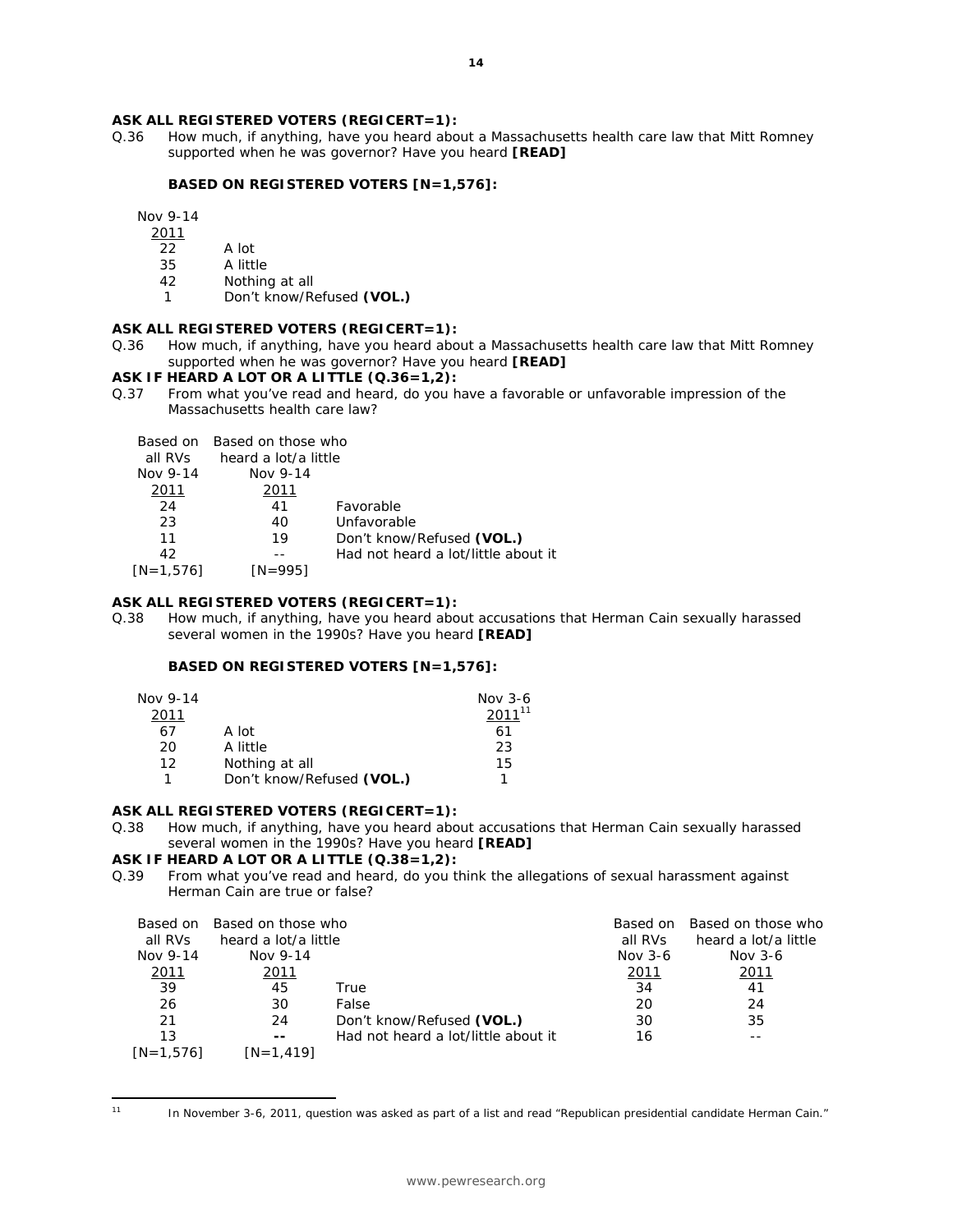On another subject…

Q.40 In your view, what is the best way to reduce the federal budget deficit? Should we mostly focus on **[RANDOMIZE:** Cutting major programs / Increasing taxes**]** mostly focus on **[**increasing taxes / cutting major programs**]** or should we do a combination of both?

| Nov 9-14 |                                                         | Jul 20-24 | Apr 7-10 Dec 1-5 |      |
|----------|---------------------------------------------------------|-----------|------------------|------|
| 2011     |                                                         | 2011      | 2011             | 2010 |
| 17       | Cutting major programs                                  | 19        | 20               | 16   |
| 8        | Increasing taxes                                        |           |                  | 4    |
| 62       | Combination of both                                     | 60        | 64               | 65   |
|          | Deficit is not a priority/Don't focus on deficit (VOL.) |           | $\star$          |      |
| 11       | Don't know/Refused (VOL.)                               |           |                  |      |

#### **NO QUESTION 41**

# **ASK ALL:**

Q.42 How much, if anything, have you heard about a Congressional "super committee" whose job is to propose a plan to significantly reduce the federal budget deficit? Have you heard **[READ]**

Nov 9-14

- 2011
- 21 A lot
- 40 A little
- 38 Nothing at all
- 1 Don't know/Refused **(VOL.)**

#### **ASK ALL:**

Q.43 When it comes to the federal budget deficit, would you like lawmakers who share your views to **[READ AND RANDOMIZE]**?

Nov 9-14

- 2011 Stand by their principles, even if that means 29 the problems don't get dealt with Be willing to compromise, even if that means a 61 deal that includes things you don't like
	- 10 Don't know/Refused **(VOL.)**

#### **TREND FOR COMPARISON:**

*When it comes to the deficit and the economy, would you like lawmakers who share your views to [READ AND RANDOMIZE]* 

Sep 22-Oct 4

- 2011
	- 35 Stand by their principles, even if that means the problems don't get dealt with [OR]
	- 56 Be willing to compromise, even if that means a deal that includes things you don't like
	- 9 Don't know/Refused **(VOL.)**

## **ASK ALL:**

Q.44 As you may know, if this super committee does not come up with a plan that passes by the end of this year it will trigger automatic cuts in government spending, including both defense and domestic programs. Do you think this is a good idea or a bad idea?

Nov 9-14

- 2011
	- 34 Good idea
	- 56 Bad idea
	- 9 Don't know/Refused **(VOL.)**

#### **NO QUESTIONS 45-49**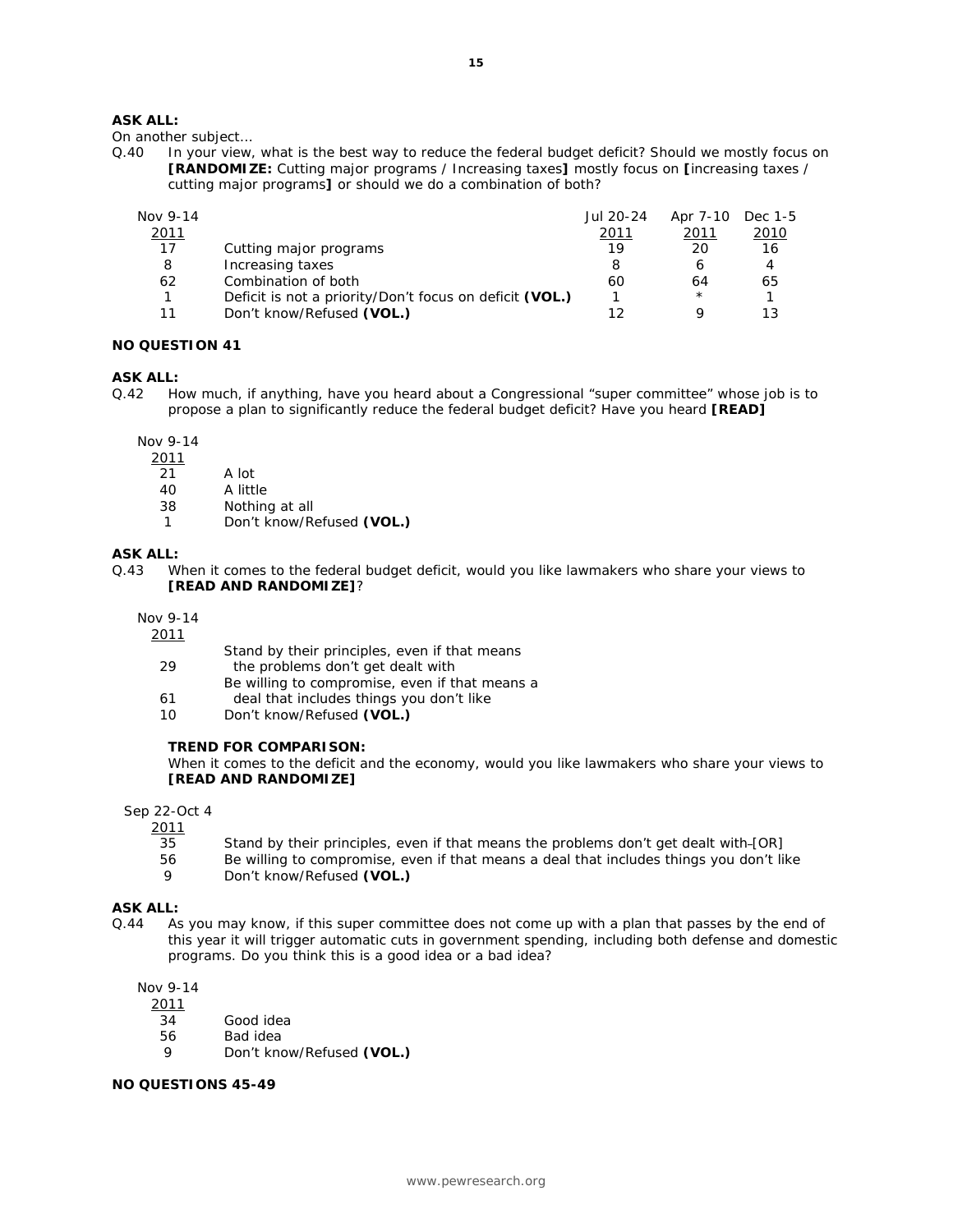# **QUESTIONS 50-53 HELD FOR FUTURE RELEASE**

## **NO QUESTIONS 54-55**

# **ASK ALL:**

Thinking about Iraq…

Q.56 Do you think the U.S. made the right decision or the wrong decision in using military force in Iraq?

|                            | Right    | Wrong    | (VOL.)         |
|----------------------------|----------|----------|----------------|
|                            | decision | decision | DK/Ref         |
| Nov 9-14, 2011             | 48       | 46       | 6              |
| Aug 25-Sep 6, 2010         | 41       | 51       | $\overline{7}$ |
| January, 2009              | 43       | 49       | 8              |
| November, 2008             | 39       | 50       | 11             |
| Late October, 2008         | 38       | 56       | 6              |
| Mid-October, 2008          | 40       | 54       | 6              |
| Mid-September, 2008        | 43       | 50       | 7              |
| June, 2008                 | 39       | 55       | 6              |
| April, 2008                | 37       | 57       | 6              |
| Late February, 2008        | 38       | 54       | 8              |
| Late December, 2007        | 36       | 56       | 8              |
| October, 2007              | 39       | 54       | 7              |
| September, 2007            | 42       | 50       | 8              |
| July, 2007                 | 41       | 53       | 6              |
| June, 2007                 | 40       | 51       | 9              |
| April, 2007                | 45       | 47       | 8              |
| March, 2007                | 43       | 49       | 8              |
|                            | 40       |          |                |
| February, 2007             | 40       | 54<br>51 | 6<br>9         |
| Mid-January, 2007          |          |          |                |
| Early January, 2007        | 40       | 53       | 7              |
| December, 2006             | 42       | 51       | 7              |
| Mid-November, 2006         | 41       | 51       | 8              |
| Early November, 2006 (RVs) | 45       | 48       | 7              |
| Late October, 2006         | 43       | 47       | 10             |
| Early October, 2006        | 45       | 47       | 8              |
| Early September, 2006      | 49       | 43       | 8              |
| August, 2006               | 45       | 46       | 9              |
| July, 2006                 | 44       | 50       | 6              |
| June, 2006                 | 49       | 44       | 7              |
| April, 2006                | 47       | 46       | 7              |
| March, 2006                | 45       | 49       | 6              |
| February, 2006             | 51       | 44       | 5              |
| January, 2006              | 45       | 47       | 8              |
| December, 2005             | 47       | 48       | 5              |
| Late October, 2005         | 48       | 45       | 7              |
| Early October, 2005        | 44       | 50       | 6              |
| Mid-September, 2005        | 49       | 44       | 7              |
| July, 2005                 | 49       | 44       | 7              |
| June, 2005                 | 47       | 45       | 8              |
| February, 2005             | 47       | 47       | 6              |
| January, 2005              | 51       | 44       | 5              |
| December, 2004             | 49       | 44       | 7              |
| November, 2004 (RVs)       | 48       | 41       | 11             |
| Mid-October, 2004          | 46       | 42       | 12             |
| Early October, 2004        | 50       | 39       | 11             |
| September, 2004            | 53       | 39       | 8              |
| August, 2004               | 53       | 41       | 6              |
| July, 2004                 | 52       | 43       | 5              |
| June, 2004                 | 55       | 38       | 7              |
| May, 2004                  | 51       | 42       | 7              |
| Late April, 2004           | 54       | 37       | 9              |
| Early April, 2004          | 57       | 35       | 8              |
|                            |          |          |                |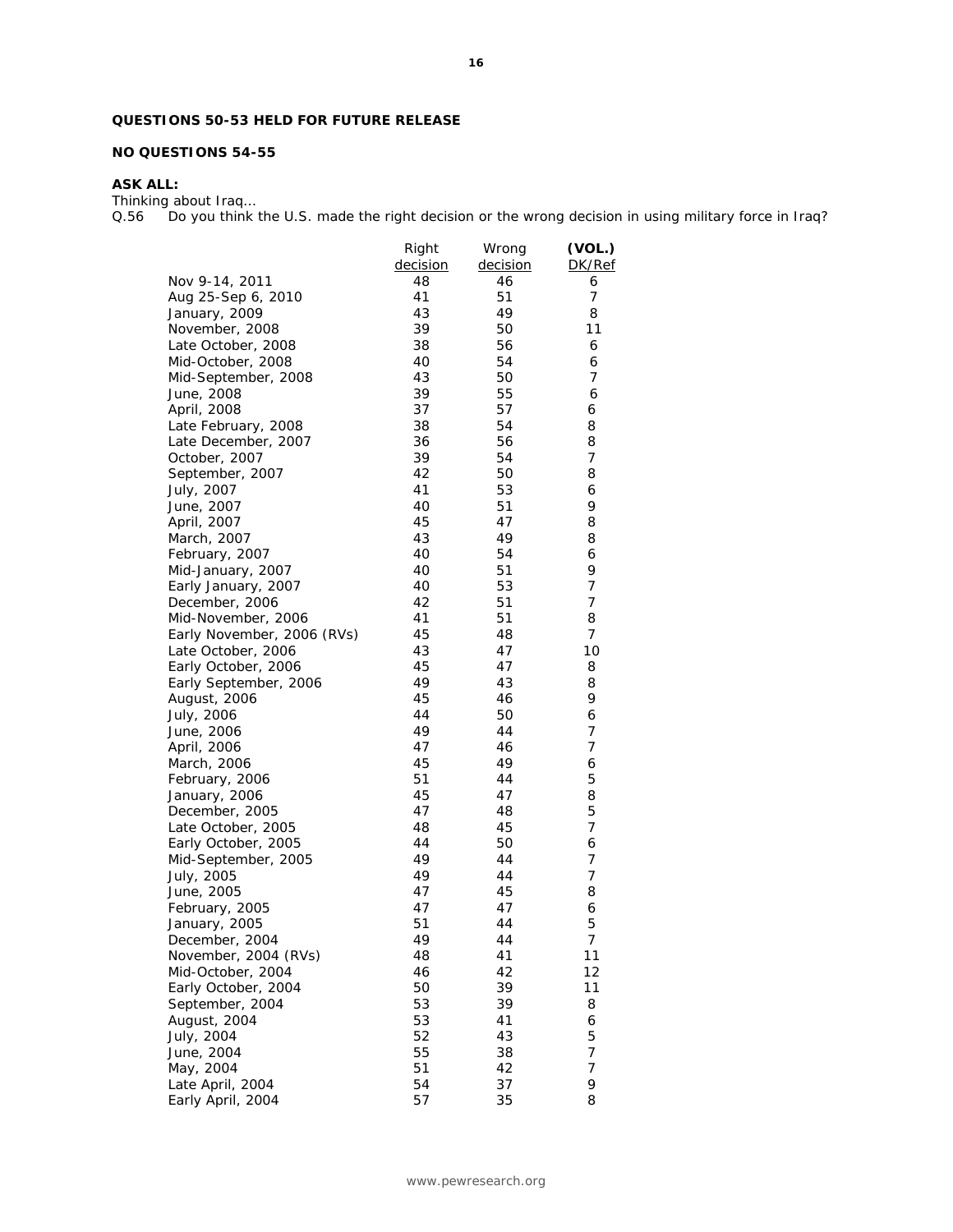## **Q.56 CONTINUED…**

|                        | Right    | Wrong    | (VOL.) |
|------------------------|----------|----------|--------|
|                        | decision | decision | DK/Ref |
| Mid-March, 2004        | 55       | 39       | 6      |
| Late February, 2004    | 60       | 32       | 8      |
| Early February, 2004   | 56       | 39       | 5      |
| Mid-January, 2004      | 65       | 30       | 5      |
| Early January, 2004    | 62       | 28       | 10     |
| December, 2003         | 67       | 26       | 7      |
| October, 2003          | 60       | 33       | 7      |
| September, 2003        | 63       | 31       | 6      |
| August, 2003           | 63       | 30       | 7      |
| Early July, 2003       | 67       | 24       | 9      |
| May, 2003              | 74       | 20       | 6      |
| April 10-16, 2003      | 74       | 19       | 7      |
| April 8-9, 2003        | 74       | 19       | 7      |
| April 2-7, 2003        | 72       | 20       | 8      |
| March 28-April 1, 2003 | 69       | 25       | 6      |
| March 25-27, 2003      | 74       | 21       | 5      |
| March 23-24, 2003      | 74       | 21       | 5      |
| March 20-22, 2003      | 71       | 22       | 7      |
| Late January, 1991     | 77       | 15       | 8      |

#### **ASK FORM 1 ONLY [N=981]:**

Q.57F1 Do you approve or disapprove of Barack Obama's decision to withdraw all combat troops from Iraq by the end of this year?

#### Nov 9-14

2011

- 75 Approve
- 21 Disapprove
- 4 Don't know/Refused **(VOL.)**

#### **Q.57 TREND FOR COMPARISON**

*Do you approve or disapprove of Barack Obama's plan to withdraw most combat troops from Iraq by the end of August 2010?* 

2009

- 76 Approve
- 18 Disapprove
- 6 Don't know/Refused **(VOL.)**

## **ASK FORM 2 ONLY [N=1,020]:**

Q.58F2 Do you approve or disapprove of the government's decision to withdraw all combat troops from Iraq by the end of this year?

Nov 9-14

- 2011
- 76 Approve
- 18 Disapprove
- 6 Don't know/Refused **(VOL.)**

#### **ASK ALL:**

Q.59 Overall, do you think the United States has mostly succeeded or mostly failed in achieving its goals in Iraq?

Nov 9-14

- $\frac{2011}{56}$ 
	- Mostly succeeded
- 33 Mostly failed
- 10 Don't know/Refused **(VOL.)**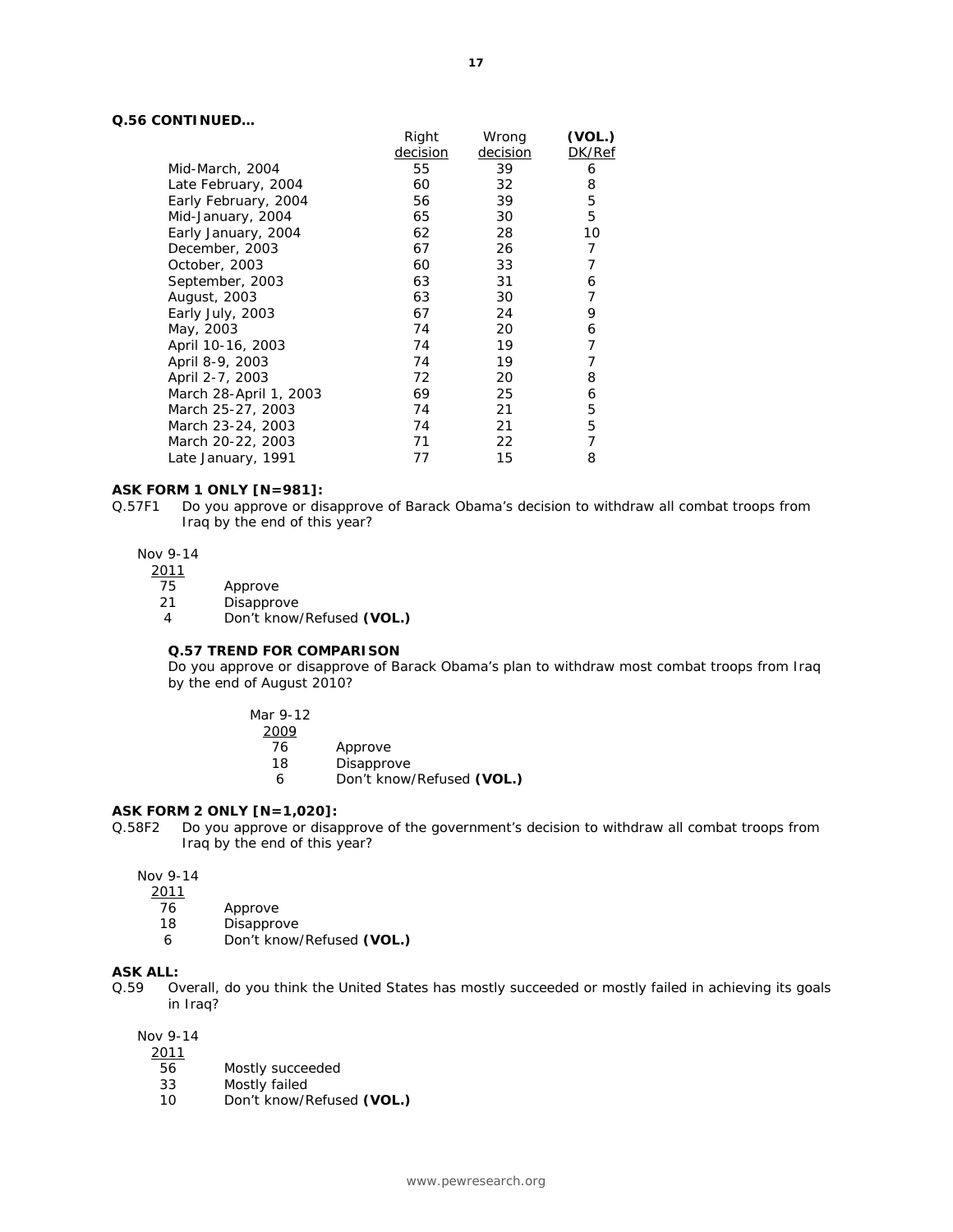# **Q.59 TREND FOR COMPARISON:**

*Regardless of what you think about the original decision to use military force in Iraq, do you now believe that the United States will definitely succeed, probably succeed, probably fail, or definitely fail in achieving its goals in Iraq?12*

|                     | Definitely/<br>Probably succeed | Definitely/<br>Probably fail | (VOL.)<br>DK/Ref |
|---------------------|---------------------------------|------------------------------|------------------|
| Jun 16-20, 2010     | 58                              | 35                           | 7                |
| Mar 10-14, 2010     | 59                              | 30                           | 10               |
| Dec 9-13, 2009      | 63                              | 29                           | 8                |
| Jan, 2009           | 61                              | 29                           | 10               |
| September, 2008     | 58                              | 34                           | 8                |
| June, 2008          | 50                              | 42                           | 8                |
| April, 2008         | 47                              | 46                           | 7                |
| Late February, 2008 | 53                              | 39                           | 8                |
| Late December, 2007 | 45                              | 45                           | 10               |
| November, 2007      | 48                              | 46                           | 6                |
| October, 2007       | 46                              | 44                           | 10               |
| September, 2007     | 42                              | 47                           | 11               |
| July, 2007          | 43                              | 49                           | 8                |
| April, 2007         | 45                              | 46                           | 9                |
| February, 2007      | 47                              | 46                           |                  |
| November, 2006      | 53                              | 41                           | 6                |
| Mid-September, 2006 | 57                              | 35                           | 8                |
| August, 2006        | 54                              | 40                           | 6                |

# **NO QUESTIONS 60-64**

#### **QUESTIONS 65-73 HELD FOR FUTURE RELEASE**

#### **NO QUESTIONS 74-75**

#### **QUESTIONS 76-81 HELD FOR FUTURE RELEASE**

#### **ASK ALL:**

 $\overline{a}$ 

PARTY In politics TODAY, do you consider yourself a Republican, Democrat, or independent? **ASK IF INDEP/NO PREF/OTHER/DK/REF (PARTY=3,4,5,9):** 

PARTYLN As of today do you lean more to the Republican Party or more to the Democratic Party?

|                      |            |          |                        | (VOL.)    | (VOL.)   |                |      |      |
|----------------------|------------|----------|------------------------|-----------|----------|----------------|------|------|
|                      |            |          |                        | <b>No</b> | Other    | (VOL.)         | Lean | Lean |
|                      | Republican | Democrat | Independent preference |           | party    | DK/Ref         | Rep  | Dem  |
| Nov 9-14, 2011       | 24         | 33       | 38                     | 3         |          | 2              | 16   | 15   |
| Sep 22-Oct 4, 2011   | 23         | 33       | 38                     | 2         | 1        | 3              | 18   | 16   |
| Aug 17-21, 2011      | 24         | 30       | 40                     | 3         | $^\star$ | 3              | 17   | 18   |
| Jul 20-24, 2011      | 24         | 32       | 38                     | 4         | $^\star$ | 2              | 16   | 14   |
| Jun 15-19, 2011      | 26         | 34       | 32                     | 4         | $^\star$ | 4              | 13   | 13   |
| May 25-30, 2011      | 24         | 33       | 38                     | 3         | $^\star$ | $\overline{2}$ | 15   | 17   |
| Mar 30-Apr 3, 2011   | 25         | 32       | 37                     | 3         | $\star$  | 3              | 17   | 16   |
| Mar 8-14, 2011       | 24         | 33       | 38                     | 3         | $^\star$ | 2              | 17   | 15   |
| Feb 22-Mar 1, 2011   | 24         | 33       | 37                     | 3         | $^\star$ | 3              | 15   | 16   |
| Feb 2-7, 2011        | 24         | 31       | 39                     | 3         | $^\star$ | 2              | 16   | 16   |
| Jan 5-9, 2011        | 27         | 32       | 35                     | 4         | $^\star$ | 2              | 15   | 14   |
| Dec 1-5, 2010        | 25         | 33       | 34                     | 5         | 1        | 2              | 13   | 14   |
| Nov 4-7, 2010        | 26         | 30       | 37                     | 4         | $^\star$ | $\overline{2}$ | 17   | 13   |
| <b>Yearly Totals</b> |            |          |                        |           |          |                |      |      |
| 2010                 | 25.2       | 32.7     | 35.2                   | 3.6       | $\cdot$  | 2.8            | 14.5 | 14.1 |
| 2009                 | 23.9       | 34.4     | 35.1                   | 3.4       | $\cdot$  | 2.8            | 13.1 | 15.7 |
| 2008                 | 25.7       | 36.0     | 31.5                   | 3.6       | .3       | 3.0            | 10.6 | 15.2 |
|                      |            |          |                        |           |          |                |      |      |

<sup>12</sup> Trend for comparison only shows the net of answers "Definitely succeed" and "Probably succeed" and the net of answers "Definitely fail" and "Probably fail." See June 2010 topline for full trend.